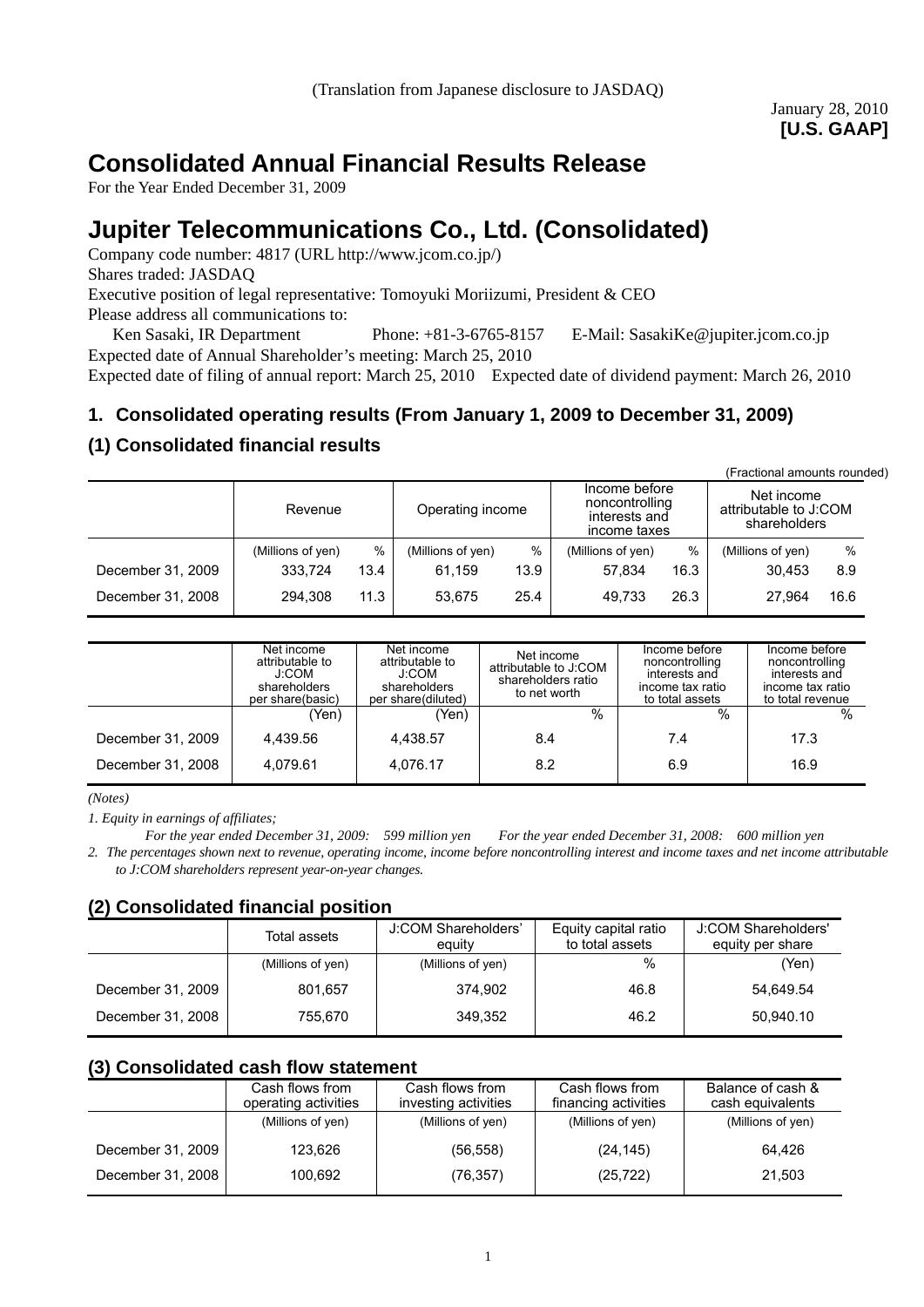# **2. Dividend information**

|                                  | Annual cash dividends per share<br>(Yen) |                         |                              |          |          | Total amount of<br>annual cash | <b>Dividends</b><br>payout ratio | Total<br>amount of<br>dividends      |
|----------------------------------|------------------------------------------|-------------------------|------------------------------|----------|----------|--------------------------------|----------------------------------|--------------------------------------|
|                                  | End of<br>March.<br>2009                 | End of<br>June,<br>2009 | End of<br>September,<br>2009 | Year-end | Total    | dividends<br>(Millions of yen) | (Millions of yen)                | ratio to<br>sharehold<br>ers' equity |
|                                  |                                          |                         |                              |          |          |                                |                                  |                                      |
| December 31, 2008                |                                          | 500.00                  |                              | 250.00   | 750.00   | 5,143                          | 18.4                             | 1.5                                  |
| December 31, 2009                |                                          | 490.00                  |                              | 490.00   | 980.00   | 6,723                          | 22.1                             | 1.9                                  |
| December 31, 2010<br>(Forecasts) |                                          | 600.00                  |                              | 600.00   | 1,200.00 |                                | 25.3                             |                                      |

# **3. Consolidated forecasts for December 2010 term (from January 1, 2010 to December 31, 2010)**

|        | Revenue           | Income before<br>Operating income<br>and income taxes |                   |         |                   | Net income<br>attributable to<br>noncontrolling interests<br>J:COM<br>shareholders |                   |     | Net income<br>attributable to<br>J:COM<br>shareholders<br>per share |
|--------|-------------------|-------------------------------------------------------|-------------------|---------|-------------------|------------------------------------------------------------------------------------|-------------------|-----|---------------------------------------------------------------------|
|        | (Millions of yen) | (%)]                                                  | (Millions of yen) | $(\%)]$ | (Millions of yen) | (%)                                                                                | (Millions of yen) | (%) | (Yen)                                                               |
| Annual | 357,000           | ⇁<br>$\Omega$                                         | 66,500            | 8.7     | 62,000            | 7.2                                                                                | 32,500            | 6.7 | 4,737.53                                                            |

*(Notes) The percentages shown next to revenue, operating income, income before noncontrolling interests and income taxes and net income attributable to J:COM shareholders represent year-on-year changes* 

# **4. Other information**

(1) Change in significant consolidated subsidiaries : None

### (2) Change in significant accounting and reporting policies

- *1. Change in accounting methods in accordance with change in accounting policy : Yes*
- *2. Change in accounting methods other than above : None (Note) Please refer to page 19.*

### (3) Outstanding shares

- *1. Number of issued shares at end of term (consolidated): As of December 31, 2009: 6,940,110 shares As of December 31, 2008: 6,938,107 shares 2 Number of treasury stock:* 
	- *As of December 31, 2009: 80,000 shares As of December 31, 2008: 80,000 shares*

*(Note) Regarding number of shares basis of per share data, please refer to page 23.*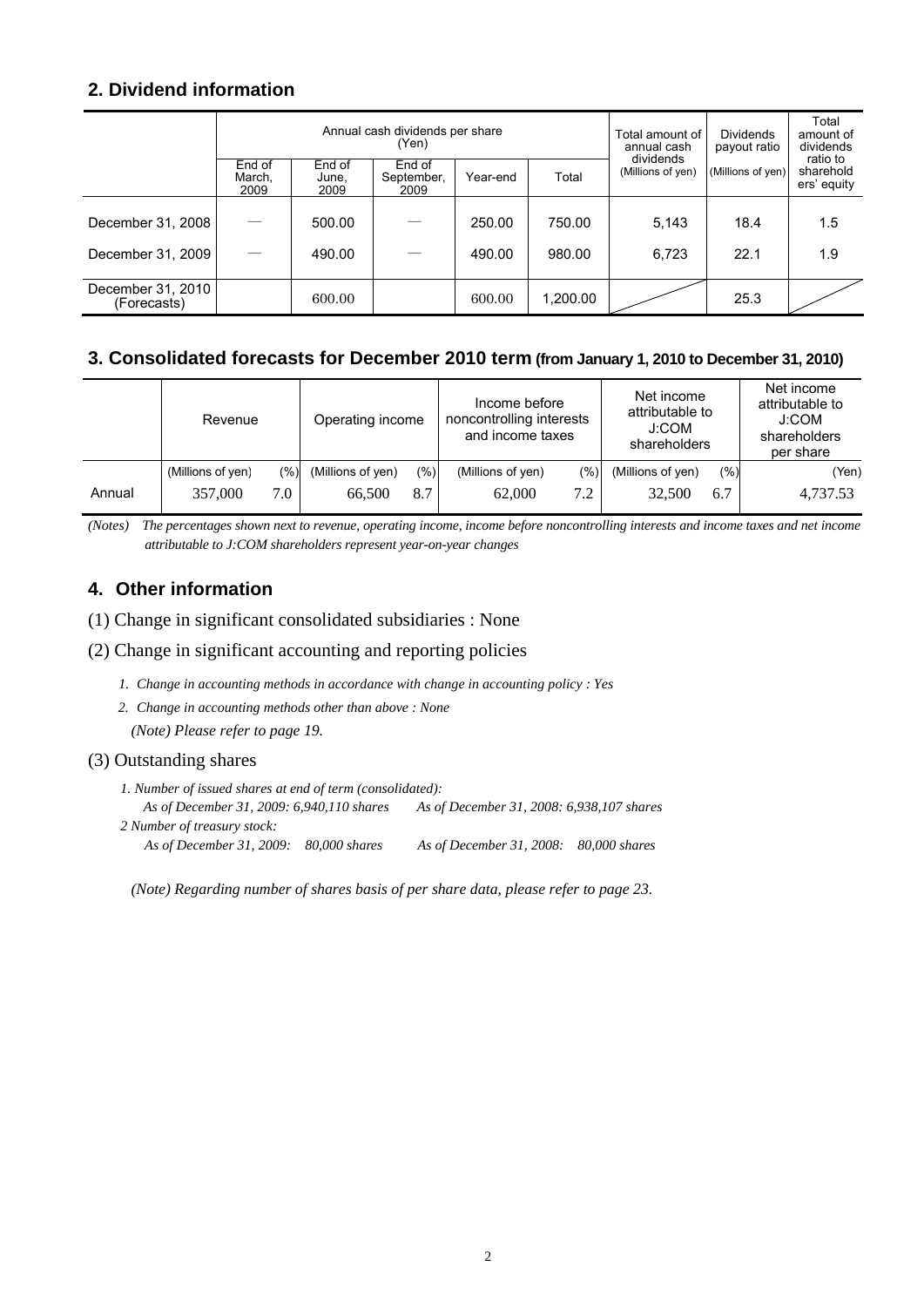## **(Ref) Parent Company Only [JAPANESE GAAP]**

## **1. Operating results (From January 1, 2009 to December 31, 2009)**

| <b>Financial results</b><br>(In millions of yen, with fractional amounts rounded) |                 |                  |                 |               |  |  |
|-----------------------------------------------------------------------------------|-----------------|------------------|-----------------|---------------|--|--|
|                                                                                   | Revenue         | Operating income | Ordinary income | Net income    |  |  |
|                                                                                   | $\%$            | $\%$             | $\%$            | $\%$          |  |  |
| December 31, 2009                                                                 | 130.700<br>10.8 | 19.3<br>12,465   | 19.9<br>12.568  | 8.452<br>21.1 |  |  |
| December 31, 2008                                                                 | 117.933<br>9.4  | 28.2<br>10.448   | 10.477<br>21.0  | 6.982<br>10.4 |  |  |

|                   | Net income per share | Net income per share<br>(diluted) |
|-------------------|----------------------|-----------------------------------|
|                   | (Yen)                | (Yen)                             |
| December 31, 2009 | 1,232.17             | 1,231.90                          |
| December 31, 2008 | 1,018.59             | 1.017.73                          |

*The percentages shown next to revenue, operating income, ordinary income and net income represent year-on-year changes.*

### **(2) Financial position** (In millions of yen, with fractional amounts rounded)

| .<br>i iliuliviui bositivii |                   | $\mu$ . Think the vertex with the cubital amounts founded $\mu$ |                                         |                         |
|-----------------------------|-------------------|-----------------------------------------------------------------|-----------------------------------------|-------------------------|
|                             | Total assets      | Net assets                                                      | Equity capital ratio<br>to total assets | Net assets<br>per share |
|                             | (Millions of yen) | (Millions of yen)                                               | (%)                                     | (Yen)                   |
| December 31, 2009           | 501.132           | 253.882                                                         | 50.6                                    | 36.991.88               |
| December 31, 2008           | 439.479           | 250.404                                                         | 57.0                                    | 36,505.18               |

*(Notes) Stockholders' equity*: *As of December 31, 2009 ¥ 253,769 million As of December 31, 2008 ¥ 250,356 million* 

(Cautionary note regarding future-related information)

The forecasts contained in this report have been prepared on the basis of information that is currently available. Because such estimates are inherently very uncertain, actual results may differ from the forecasts. The Company does not guarantee that it will achieve these estimated results and advises readers to refrain from depending solely on these forecasts. Readers should also note that the Company is under no obligation to revise this information on a regular basis.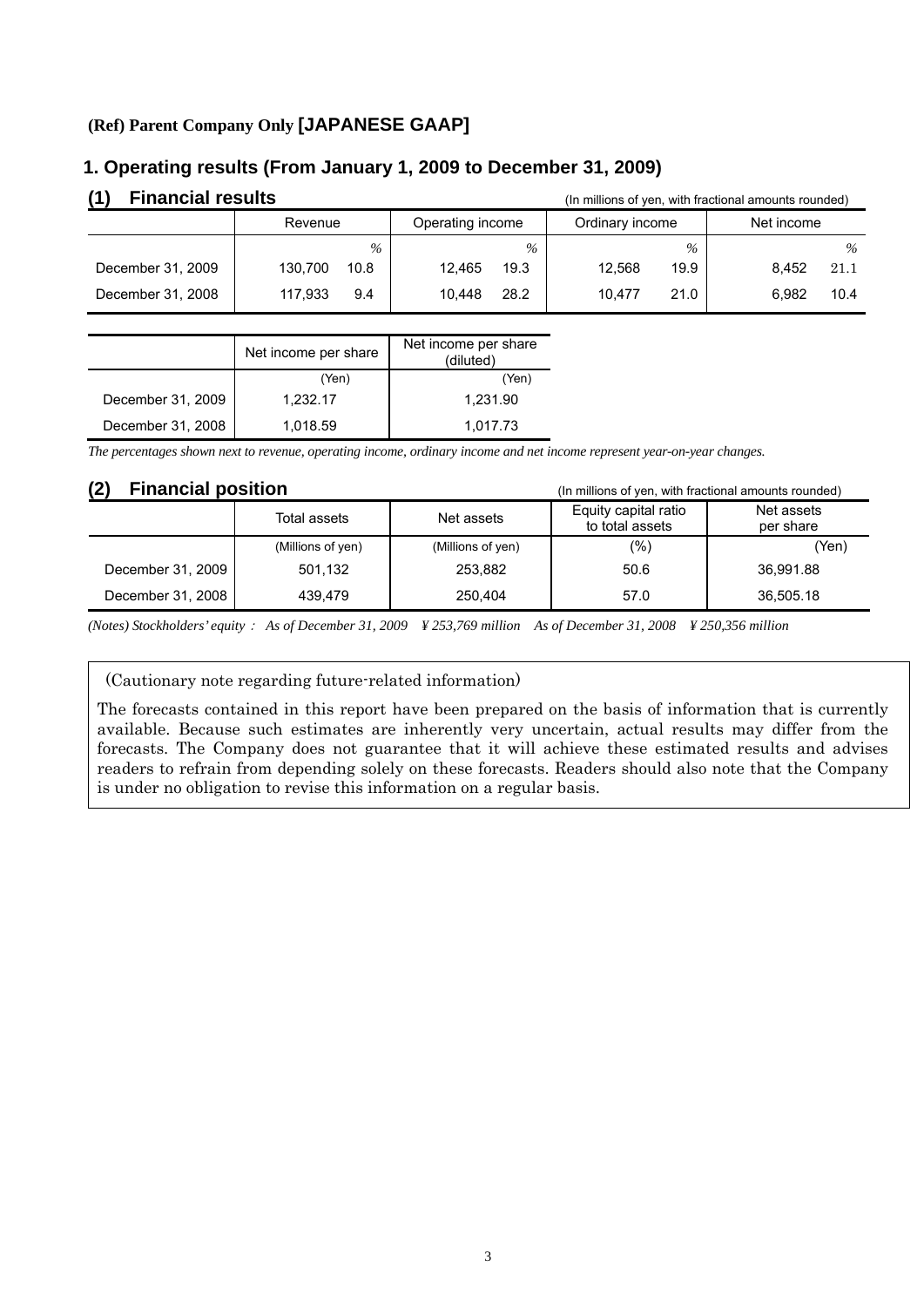# Ⅰ**. Business Results**

# **(1) Analysis of Business Results**

Throughout the fiscal year ended December 31, 2009, Jupiter Telecommunications Co., Ltd. ("J:COM" or "the Company") continued to face fierce competition from major telecommunications and other rival companies in the broadcasting and telecommunication service markets. Under these circumstances, the J:COM Group (J:COM together with its consolidated subsidiaries) worked diligently to promote each of its Volume and Value strategies, which collectively aim to increase the number of service subscribing households while improving the monthly average revenue per unit (ARPU).

Taking into consideration the aforementioned operating conditions and J:COM Group endeavors, the total number of subscribing households (the number of households that subscribe to one or more services) as of December 31, 2009 rose by 107,400 (3%) compared with the previous fiscal year-end to 3,274,800 households. By type of service, from December 31, 2008 to December 31, 2009, cable television subscribers grew by 41,600 (2%) to 2,598,600 households. Of this total, the number of J:COM TV Digital subscribers rose by 351,400 (18%) to 2,348,400 households, accounting for 90% of all cable television subscribers as compared to 78% at December 31, 2008. The number of high-speed Internet access and telephony services subscribers increased by 98,100 (7%) and 193,300 (12%), respectively as compared to December 31, 2008, rising to 1,584,900 households and 1,763,100 households, respectively as of December 31, 2009.

ARPU slightly declined by ¥63 to ¥7,726, due mainly to the inclusion of newly acquired systems. However, excluding the impact of newly acquired systems, ARPU increased ¥30, to ¥7,819. Total revenue for the fiscal year ended December 31, 2009 amounted to ¥333,724 million, a year-on-year increase of 13%. Operating income climbed 14% to ¥61,159 million.

The bundle ratio (Number of services subscribed to per subscribing household) increased from 1.77 as of December 31, 2008 to 1.82 as of December 31, 2009.

The average monthly churn rates for our cable television, high-speed Internet and telephony services averaged 1.0%, 1.2% and 0.7% for the year ended December 31, 2008 compared to 1.1%, 1.2%, and 0.8% for the year ended December 31, 2009.

# *Efforts by the Company to Implement Its Growth Strategy*

In the fiscal year under review, the J:COM Group steadfastly advanced each of its Volume, Value and Content strategies.

In promoting its Volume strategy aimed at increasing the number of service subscribing households, the J:COM Group undertook the following three priority measures:

1. Bolstered efforts to secure new subscribing households in regions experiencing increasingly intense competition while minimizing churn-

## (a) Kansai region

The Company reviewed its existing basic monthly rate schedules for the Kansai region. As a result, in April 2009, J:COM launched the "Value Plan," a new price package for triple-play service comprising cable television, high-speed Internet access and telephony services. The Company commissioned a series of terrestrial broadcast television commercials throughout the region to enhance public recognition and awareness as well as to boost sales of the new plan.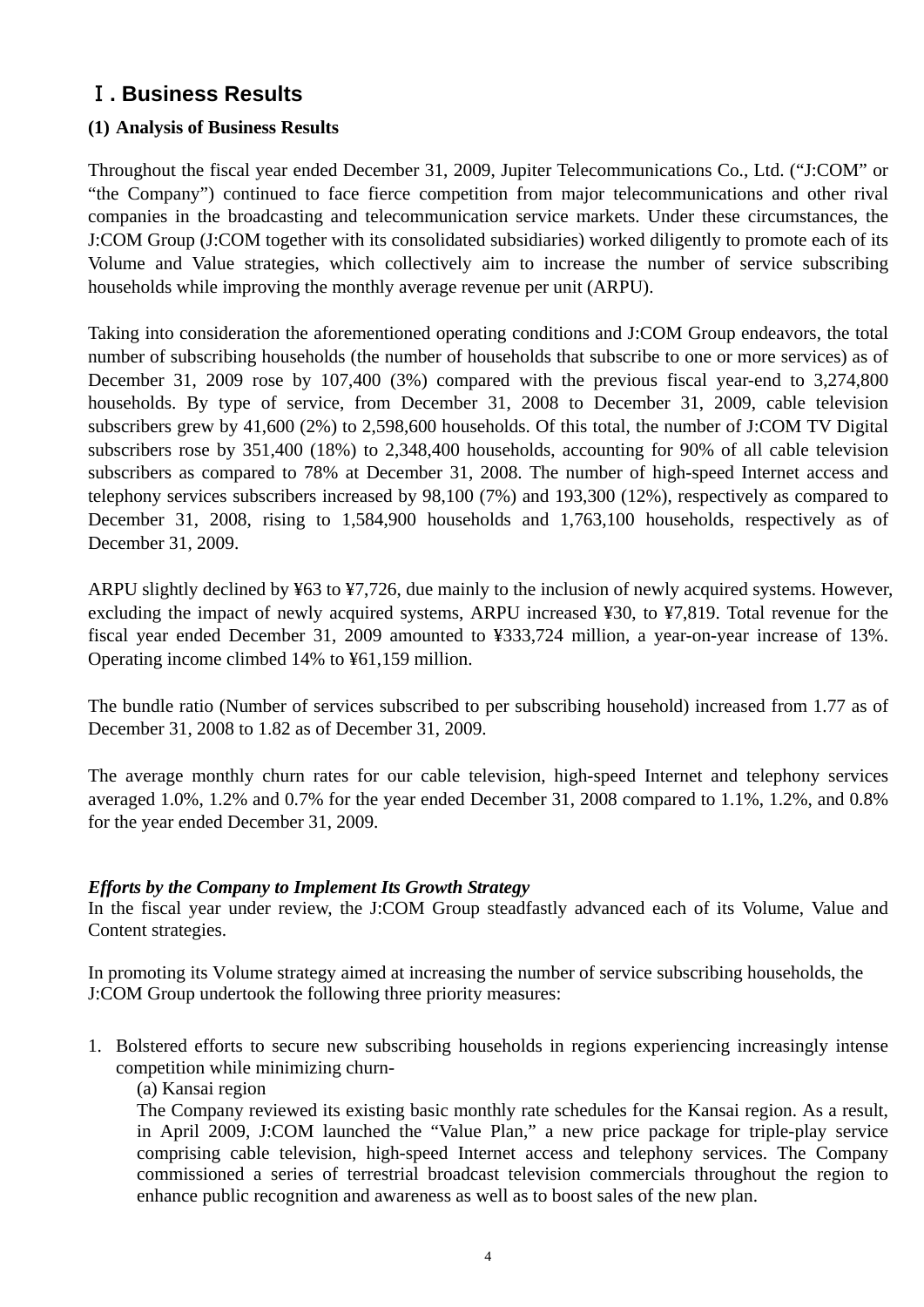(b) Kanto region

The Company released a new triple-play service plan that successfully packages high-speed Internet access, telephony and terrestrial digital broadcast retransmission services in August 2009 to minimize churn rates.

2. Captured new subscribing households leading up to the complete changeover to terrestrial digital broadcasting-

Recognizing the complete changeover to terrestrial digital broadcasting in July 2011 as a significant business opportunity, the J:COM group placed considerable weight on efforts to capture the estimated 1,150,000 unconnected communal reception households within its service area by providing retransmission service of terrestrial broadcasts using J:COM Group network. During the fiscal year under review, buoyed by negotiations with several firms, the Company successfully contracted for approx. 540,000 households to deliver terrestrial retransmission service. The J:COM group promotes pay services including retransmission digital service to these communal reception households.

3. Diversified sales and marketing channels-

At the J:COM Group, sales and marketing activities have historically centered on home visits by direct sales representatives. Recognizing the difficulty in contacting potential subscribers by engaging in door-to-door sales, J:COM strove to expand points of customer contact and to diversify sales and marketing channels. To this end, the J:COM Group undertook to implement the following initiatives:

(a) Raise awareness through mass advertising-

The J:COM Group launched its first nationwide terrestrial broadcast television commercial campaign (excluding Sendai area) in October and November 2009 in an effort to raise awareness and stimulate interest in the J:COM brand and J:COM services.

(b)Reinforce efforts to capture new subscribing households through increased use of J:COM Shops, inbound customer centers and website-

During the fiscal year under review, J:COM actively increased the number of J:COM Shops, which collectively comprise its nationwide sales network. As a result, the number of J:COM Shops as of December 31, 2009 was 85, an increase of 35 shops as compared to the end of the previous fiscal year. Complementing this initiative, the J:COM Group made effective use of flyers and inserts to further boost the contributions from its inbound customer centers and website. Leveraging the benefits of these diverse sales channels, the J:COM Group concentrated on increasing the number of subscribing households.

From a Value strategy perspective, the J:COM Group moved forward with the following three priority measures as a part of its efforts to increase ARPU:

1. Enhance added value of existing services-

 J:COM worked to expand sales in the context of its cable television hard disk recording ("HDR") service, which enables the recording of high definition (HD) broadcasts to an internal hard disk drive using a set-top box (monthly fee ¥840) along with "HDR Plus", that features an enhanced DVD recording system and increased recording capacity (monthly fee ¥1,260). Turning to the J:COM Group's Video-on-Demand (VOD) services, the Company worked diligently to increase usage by enhancing attractiveness and usability to subscribers. Concentrating on efforts to augment its catch-up programming lineup, the Company added five new services during the fiscal year ended December 31, 2009, including Fuji TV on Demand, TV Asahi Videos and FOX ON DEMAND which specializes in the latest overseas dramas.

 Buoyed by successful efforts promoting the 160 Mbps super high-speed Internet access service to its existing menu for subscribers who prefer super high-speed Internet access, J:COM increased its 160 Mbps subscriber numbers 1.7 times compared with the end of the previous fiscal year to 183,900 households.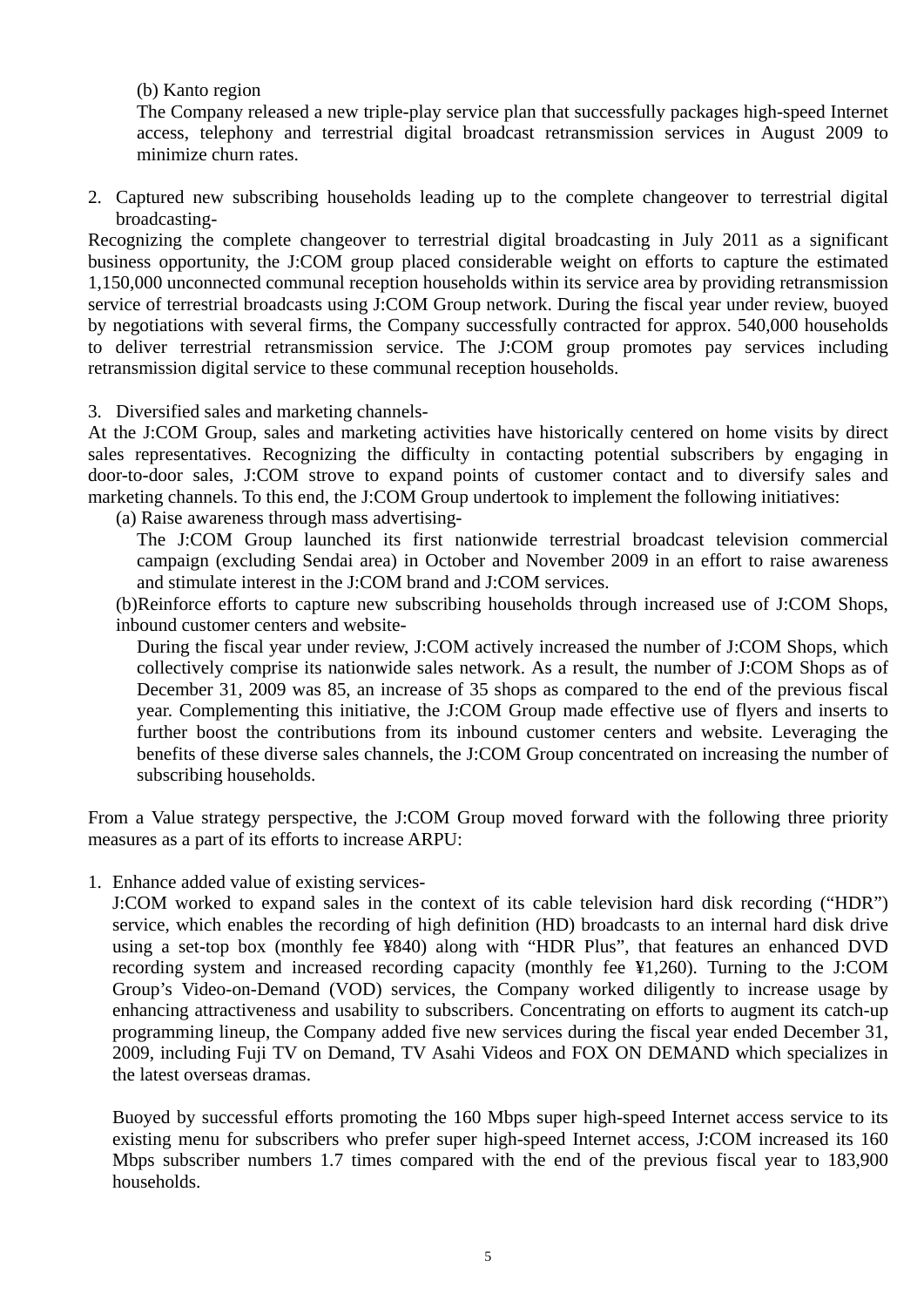2. Improvement in bundle ratio through a new pricing strategy-

Underpinned by the introduction of the "Value Plan" to the Kansai region and the subsequent pickup in sales, the upswing in the bundle ratio (the number of services offered per subscribing household) gathered momentum. Taking the aforementioned into consideration, the increase in ARPU growth throughout the Kansai area outpaced that of other regions.

3. Increase in ARPU through the integration of acquired companies-

During the fiscal year under review, J:COM vigorously worked to introduce its proven methods to recently acquired systems. This included the integration of the J:COM Group's sales and marketing methods, the unification of product and service content, and efforts to ensure consistency through the consolidation of customer management systems. Focusing particularly on the former Mediatti Communications, Inc. and its subsidiaries ("Mediatti") acquired in December 2008, J:COM completed integration and commenced marketing activities in four of the six Mediatti systems. These comprised J:COM Tojo Co., Ltd. in July 2009, Edogawa Cable Television, Inc. (J:COM Edogawa) and City Cable Net, Inc. (J:COM Tokorozawa) both in September 2009, and City Telecom Kanagawa, Inc. (J:COM Kanagawa Central) in November 2009. Through these means, Mediatti's RGU grew by 12% during the year ended December 31, 2009, contributing to the increase of bundle ratio by 0.07 from 1.37 as of December 31, 2008 to 1.44 as of December 31, 2009. ,

From the perspective of ongoing and sustainable growth, the need to increase household penetration rates of pay multi-channel broadcasting services is a pressing issue not only for the J:COM Group but also for the market as a whole. In this context, continuous improvement in programming quality is an essential prerequisite. In order to achieve this end, the J:COM Group placed considerable weight on its Content strategy. As a part of this strategy, J:COM acquired additional outstanding shares in its equity-method affiliate J SPORTS Broadcasting Corporation ("J SPORTS"), Japan's largest sports channel broadcaster. As a result, J SPORTS was consolidated as a subsidiary company from October 1, 2009. Through this initiative, J:COM is working to strengthen collaboration between J SPORTS and the Company as well as its J:COM Group channel network, in order to reinforce the J:COM Group's competitiveness and brand image, and boost its programming content procurement capabilities. At the same time, the consolidation of J SPORTS has allowed the Company to further fulfill its leading role in revitalizing and expanding the overall pay multi-channel broadcast market.

### **Overview of business results**

In the following discussion, we quantify the impact of acquisitions on our results of operations. The acquisition impact represents our estimate of the difference between the operating results of the periods under comparison that is attributable to the timing of an acquisition. In general, we base our estimate of the acquisition impact on an acquired entity's operating results during the first three months following the acquisition date such that changes from those operating results in subsequent periods are considered to be organic changes. Included as acquisition impacts in the below discussion are the (i) January 2008 acquisition of Kyoto Cable Communications Co., Ltd., (ii) the February 2008 business transfer from the Kobe City Development & Management Foundation (arrangement for Cablenet Kobe-Ashiya Co., Ltd., to take over a portion of the service area of Kobe Cable Vision), (iii) the August 2008 consolidation of Fukuoka Cable Network Co., Ltd., (iv) the December 2008 acquisition of Jyohoku New Media Co., Ltd. (Taito Cable Television), (v) the December 2008 acquisition of Mediatti Communications, Inc. and its subsidiaries, and (vi) the October 2009 acquisition of J Sports Broadcasting Corporation (JSB).

### **Revenue**

Total revenue increased by ¥39,416 million, or 13% from ¥294,308 million for the year ended December 31, 2008 to ¥333,724 million for the year ended December 31, 2009. This increase includes ¥24,420 million that is attributable to the aggregate impact of acquisitions. Excluding the effects of these acquisitions, total revenue increased by ¥14,996 million, or 5%.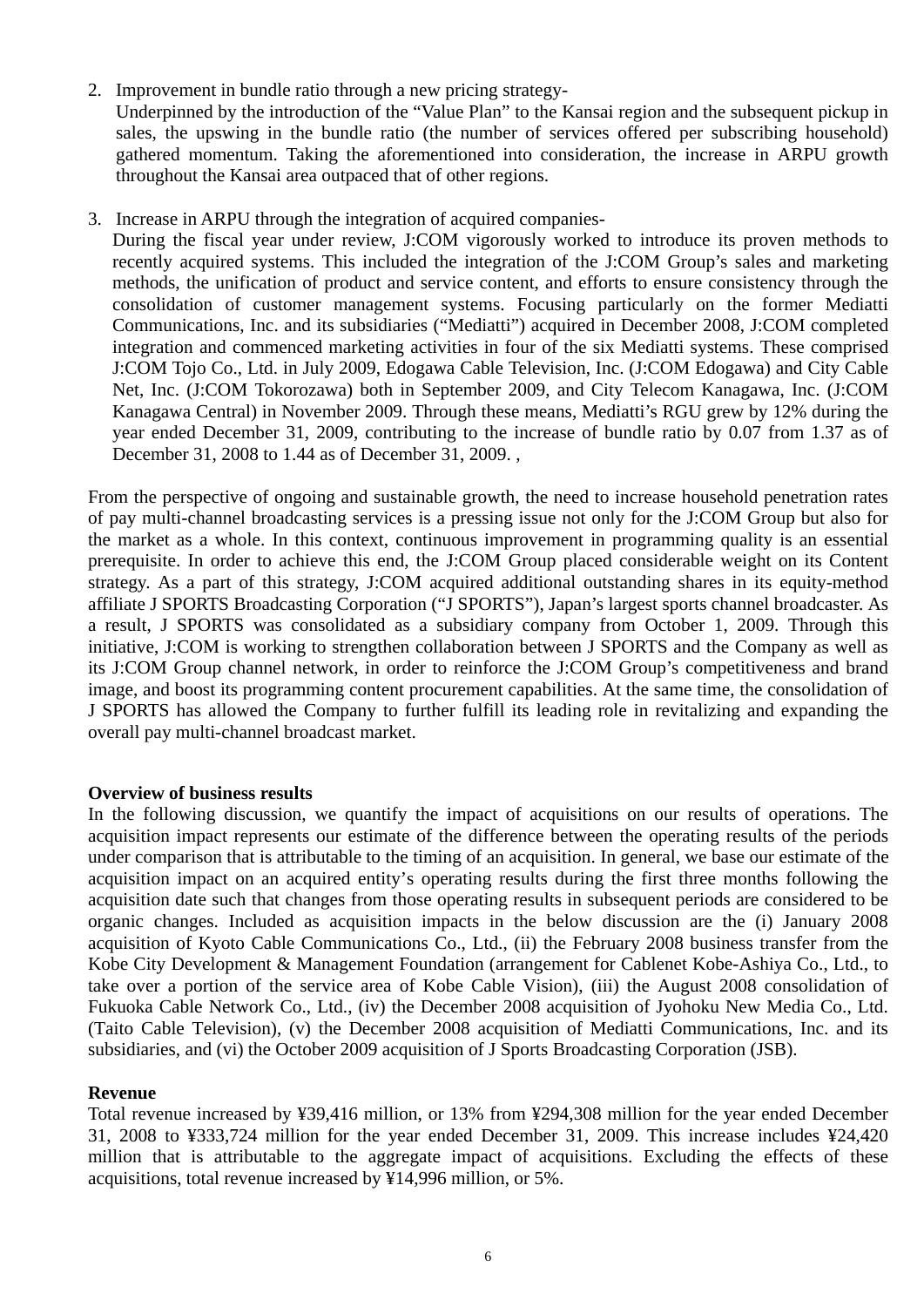Subscription fees increased by ¥35,887 million, or 14%, from ¥251,849 million for the year ended December 31, 2008 to ¥287,736 million for the year ended December 31, 2009. This increase includes ¥21,544 million that is attributable to the aggregate impact of acquisitions. Excluding the impact of acquisitions, subscription fees increased by ¥14,343 million, or 6%.

Cable television subscription fees increased by ¥21,478 million, or 16%, from ¥134,425 million for the year ended December 31, 2008 to ¥155,903 million for the year ended December 31, 2009. The increase in cable television subscription revenue includes a ¥5,459 million, or 4% organic increase in subscription fees that is attributable to an increase in the average number of digital cable subscribers, for which we charge a higher fee compared to our analog cable service. As of December 31, 2009, 90% of cable television subscribers were receiving our digital service, compared to 78% as of December 31, 2008.

High-speed Internet subscription fees increased by ¥10,046 million, or 14% from ¥73,479 million for the year ended December 31, 2008 to ¥83,525 million for the year ended December 31, 2009. The increase in high-speed Internet subscription revenue includes a ¥5,956 million, or 8% organic increase in subscription fees that is attributable to the net effect of (i) an increase in the average number of high-speed Internet subscribers and (ii) lower ARPU primarily due to product bundling discounts.

Telephony subscription fees increased by ¥4,363 million, or 10%, from ¥43,945 million for the year ended December 31, 2008 to ¥48,308 million for the year ended December 31, 2009. The increase in telephony subscription revenue includes a ¥2,928 million, or 7% organic increase attributable to the net effect of (i) an increase in the average number of telephony subscribers and (ii) lower ARPU due to a decrease in call volumes.

Other revenue increased by ¥3,529 million, or 8%, from ¥42,459 million for the year ended December 31, 2008 to ¥45,988 million for the year ended December 31, 2009. The organic increase in other revenue of ¥653 million, or 2% is primarily attributable to higher PRC (Poor Reception Compensation) revenue partially offset by lower construction and installation revenue.

# **Operating Costs and Expenses**

Operating and programming costs increased by ¥10,951 million, or 10%, from ¥112,099 million for the year ended December 31, 2008 to ¥123,050 million for the year ended December 31, 2009. This increase includes ¥8,323 million that is attributable to the aggregate impact of acquisitions. The remaining increase is due to an increase in subscriber related cost and personnel cost, which was partially offset by lower construction costs.

Selling, general and administrative expenses increased by ¥6,827 million, or 11%, from ¥59,514 million for the year ended December 31, 2008 to ¥66,341 million for the year ended December 31, 2009. This increase includes ¥6,817 million that is attributable to the aggregate impact of acquisitions. The remaining increase is primarily attributable to the net effect of increases in personnel costs and advertising-sales promotion costs and decrease of commission costs.

Depreciation and amortization expenses increased by ¥14,154 million, or 21%, from ¥69,020 million for the year ended December 31, 2008 to ¥83,174 million for the year ended December 31, 2009. This increase is attributable to the aggregate impact of acquisitions and additions to fixed assets related to the installation of services to new customers.

Operating income, as a result of the above items, increased by ¥7,484 million, or 14% from ¥53,675 million for the year ended December 31, 2008 to ¥61,159 million for the year ended December 31, 2009.

Interest expense, net increased by ¥453 million, or 10%, from ¥4,719 million for the year ended December 31, 2008 to ¥5,172 million for the year ended December 31, 2009.

Income before noncontrolling interests and income taxes increased by ¥8,101 million, or 16% from ¥49,733 million for the year ended December 31, 2008 to ¥57,834 million for the year ended December 31, 2009.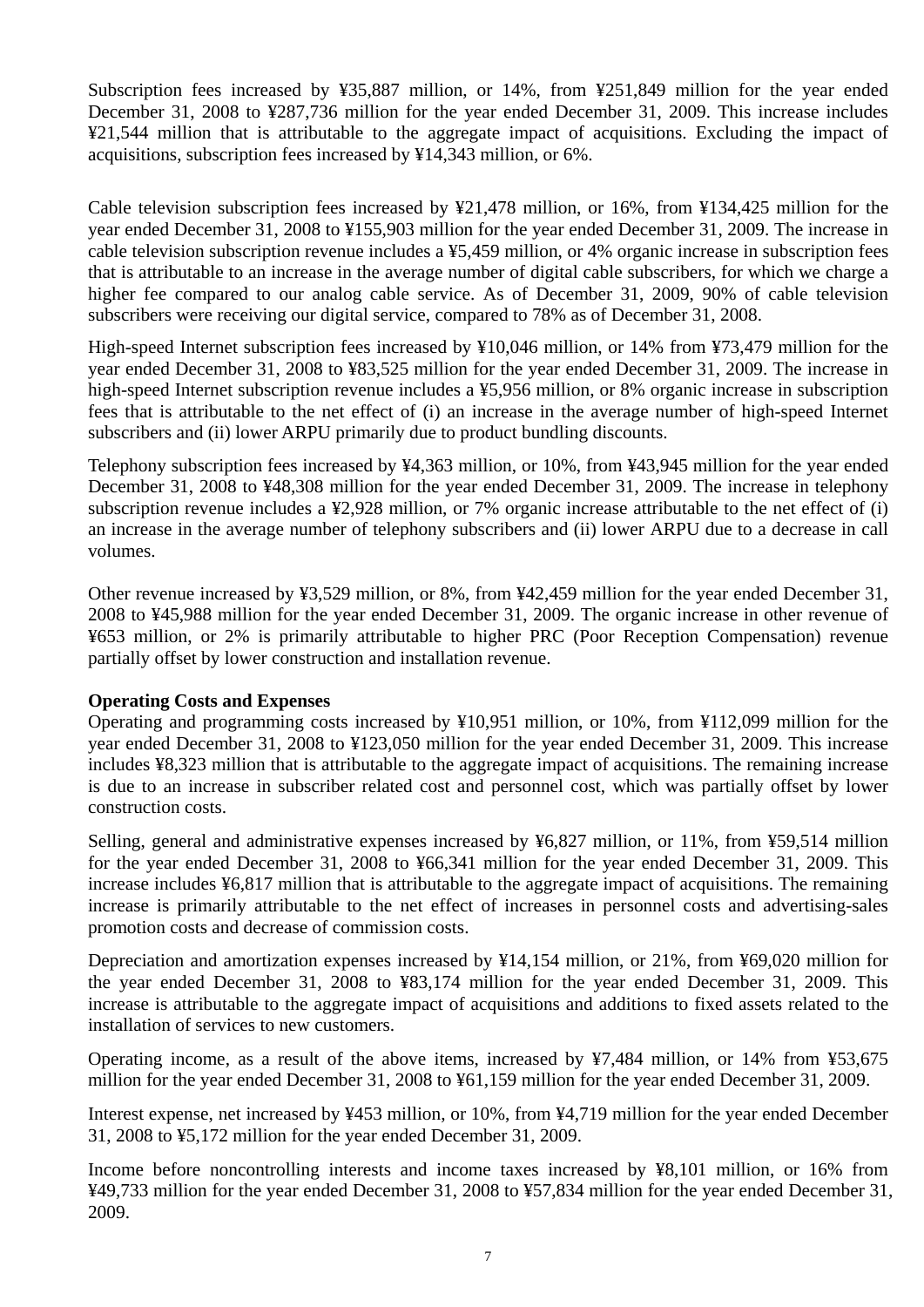Net income attributable to J:COM shareholders increased by ¥2,489 million, or 9%, from ¥27,964 million for the twelve months ended December 31, 2008 to ¥30,453 million for the twelve months ended December 31, 2009 for the reasons discussed above.

### **Outlook for the coming fiscal year**

|                                 |         |                  |                                                               | (In millions in yen)                                |
|---------------------------------|---------|------------------|---------------------------------------------------------------|-----------------------------------------------------|
|                                 | Revenue | Operating Income | Income before<br>noncontrolling interests<br>and income taxes | Net Income<br>attributable to<br>J:COM shareholders |
| December 31, 2009<br>(Actual)   | 333,724 | 61,159           | 57,834                                                        | 30,453                                              |
| December 31, 2010<br>(Forecast) | 357,000 | 66,500           | 62,000                                                        | 32,500                                              |
| Change $(\%)$                   | 7.0     | 8.7              | 7.2                                                           | 6.7                                                 |

Having a stagnant pay multi-channel broadcast market and weak economy in the background, the J:COM Group's operating environment is becoming more and more severe in the intense competition among major telecommunications and related companies. On the other hand, as a group that delivers terrestrial digital solutions, J:COM recognizes the planned complete changeover to terrestrial digital broadcasting in July 2011 as a significant business opportunity.

Under these circumstances, the J:COM Group will proactively reinforce its efforts to capitalize on this digital service demand and aggressively target potential new customers in order to expand its subscriber base. In addition to further bolstering its marketing capabilities, the J:COM Group will at the same time continue to diversify sales channels. From a product perspective, the J:COM Group will introduce such new and attractive services as 3-D programming content as it works diligently toward addressing customer needs. Moreover, the J:COM Group will work in earnest to enhance the quality of its programming content through a variety of endeavors. This encompasses the provision of a lineup of high-definition programs through J SPORTS Broadcasting Corporation, which became J:COM's consolidated subsidiary in October 2009.

Taking into consideration the aforementioned measures, consolidated revenues are estimated to total ¥357,000 million for the fiscal year ending December 31, 2010. On the earnings front, the J:COM Group is projecting consolidated operating income, income before non controlling interests and income taxes, and net income attributable to J:COM shareholders to reach ¥66,500 million, ¥62,000 million and ¥32,500 million, respectively.

The J:COM Group's consolidated performance forecasts are based on business plans for the full fiscal year. Accordingly, performance forecasts for the first half on a cumulative basis are not provided.

### **(2) Financial position**

### **Asset, Liability and Stockholders' equity**

Total assets increased by ¥45,987 million, from ¥755,670 million as of December 31, 2008 to ¥801,657 million as of December 31, 2009. The increase was primarily due to acquisitions made in 2009.

Total liabilities increased by ¥14,683 million, from ¥397,383 million as of December 31, 2008 to ¥412,066 million as of December 31, 2009. The increase was primarily due to acquisitions made in 2009 and the cash provided from operations.

Total J:COM shareholders' equity increased by ¥25,550 million, from ¥349,352 million as of December, 2008 to ¥374,902 million as of December 31, 2009. The increase was primarily due to current net income partially offset by distributions and dividends paid.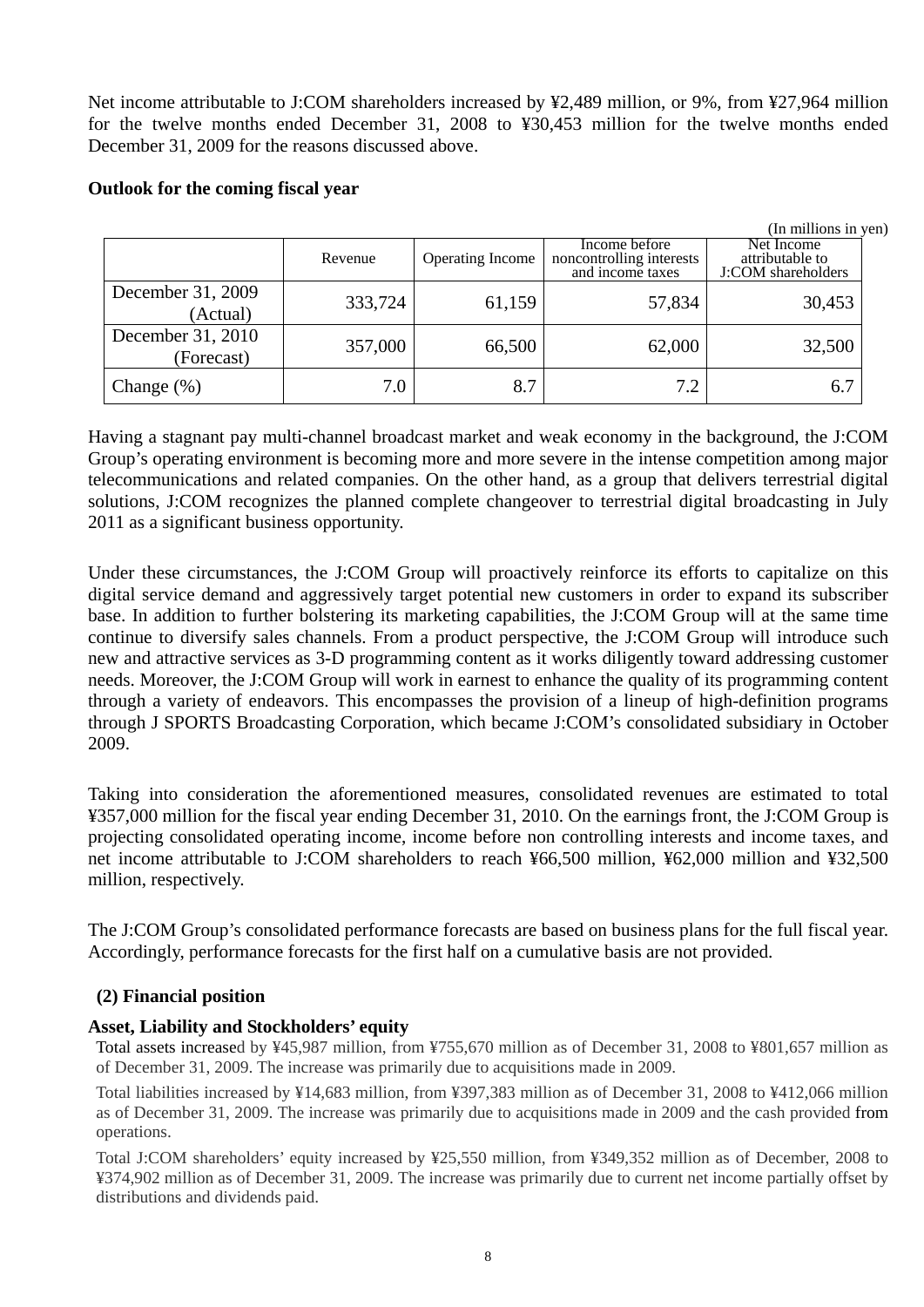### **Cash flows**

For the year ended December 31, 2009, the net cash provided by our operating activities of ¥123,626 million and existing cash and cash equivalent was used to fund net cash used in our investing and financing activities of ¥ 56,558 million and ¥ 24,145 million, respectively.

### *Cash Provided by Operating Activities*

Net cash flows provided by operating activities increased ¥ 22,934 million from ¥100,692 million for the year ended December 31, 2008 to ¥ 123,626 million for the year ended December 31, 2009. The increase is primarily attributable to an increase in our net income, offset by an increase in cash paid for income taxes and changes in our working capital accounts.

## *Cash Used in Investing Activities*

Net cash used in investing activities decreased ¥ 19,799 million from ¥76,357 million for the year ended December 31, 2008 to ¥56,558 million for the year ended December 31, 2009. The net cash used for the year ended December 31, 2009 primarily consisted of ¥51,774 million for capital expenditures and ¥5,286 million for our acquisition of new subsidiaries and the acquisition of business operations.

## *Cash Used in Financing Activities*

Net cash used in financing activities decreased  $\frac{1}{2}$  1,577 million from  $\frac{1}{2}$  million for the year ended December 31, 2008 to ¥ 24,145 million for the year ended December 31, 2009. The ¥24,145 net cash used in financing activities for the year ended December 31, 2009 consisted of ¥30,000 million of proceeds from long-term debt, ¥10,000 million of proceeds from the issuance of a corporate bond, ¥42,453 million principle payments of long-term debt, ¥20,413 million of principle payments under capital lease obligations, ¥5,076 million of dividends paid to shareholders, offset by proceeds from the issuance of common stock and other financing activities.

## **(3) Fundamental policy regarding the distribution of profits**

J:COM recognizes that the distribution of profits to shareholders is an important management issue. In this context, the Company will endeavor to consistently supplement the J:COM Group's internal reserves for use in potential future investments such as the acquisition of other companies and businesses as well as capital expenditures, while at the same time maintaining stable and continuous returns to shareholders. As such, J:COM undertook the payment of an interim cash dividend of ¥490 per share. In connection with the year-end cash dividend, the Company plans to pay ¥490 per share.

Looking ahead, J:COM will continue to promote sustainable growth while working positively to return profits to shareholders. In fiscal 2010, the year ending December 31, 2010, taking into consideration the J:COM Group's business results and other factors, the Company plans to pay an annual cash dividend of ¥1,200 per share, comprising an interim cash dividend of ¥600 per share and a year-end cash dividend of ¥600 per share, compared with ¥980 per share in fiscal 2009.

### **(4) Risk management**

The J:COM Group has implemented organizational and structural risk management measures. However, should risks emerge, the possibility exists that they could significantly affect the J:COM Group's business results, financial position or cash flows.

As of December 31, 2009, risks to the J:COM Group (some of which are outside of the control of the J:COM Group) were as follows:

1. Risks associated with the J:COM Group's businesses

– An ineffective strategy for gaining new subscribers.

– Turnover among sales staff can reduce the effectiveness of marketing activities, causing the failure to maintain subscribers and the loss of opportunities to gain new subscribers.

– Risk that the J:COM Group might be unable to secure the funds, equipment, or obtain regulatory approvals needed for network expansion.

– Reduction in opportunities to expand operations through the acquisition of other businesses.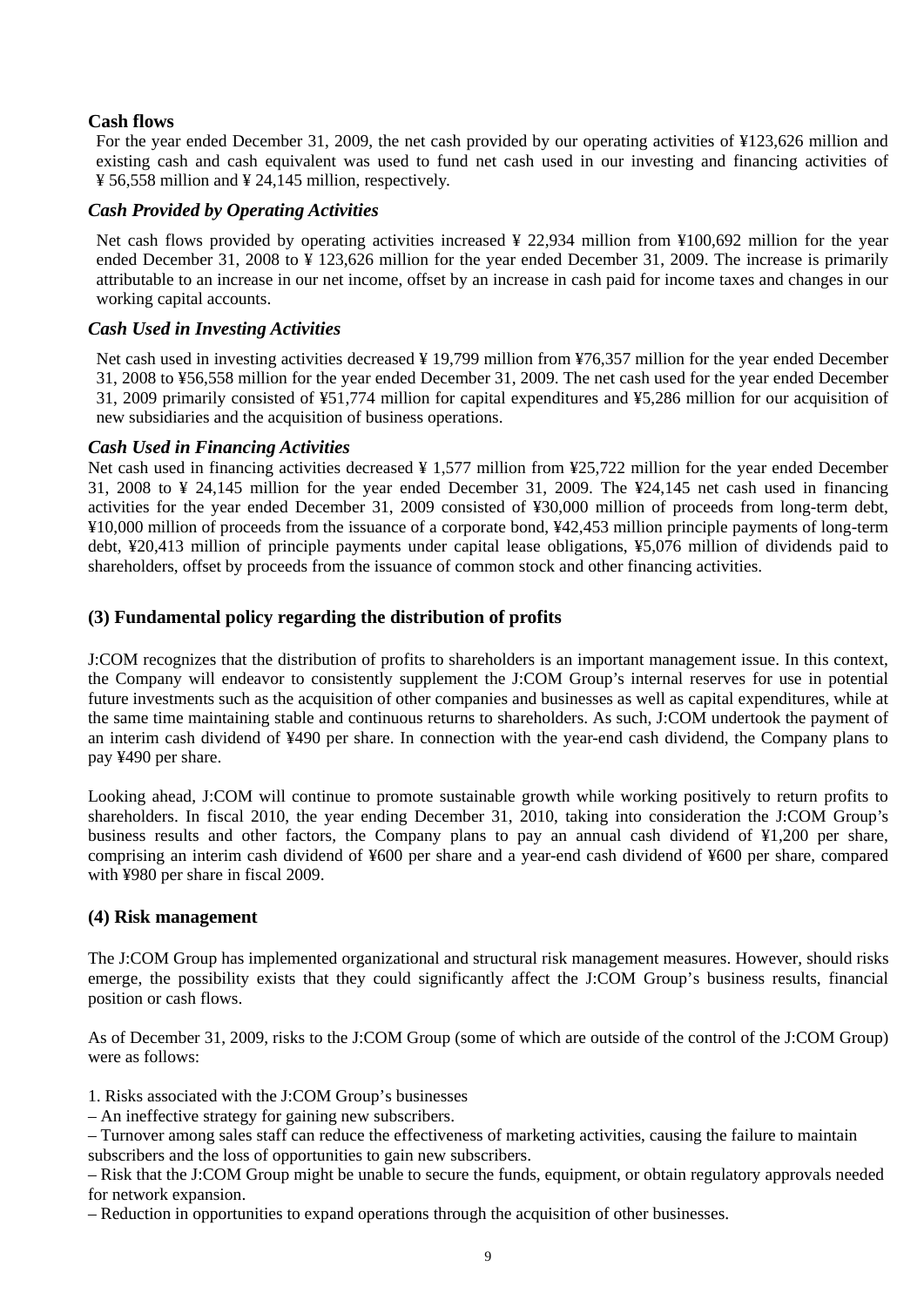– Changes in the performance of J:COM Group companies might have a negative effect on operating results. – Risks associated with non-compliance with certain regulations (for instance, claims for damages resulting from the unauthorized release of personal information).

2. Risks associated with business relationships

– Adverse developments, including the cessation of transactions, in the J:COM Group's relationships with programming suppliers, network infrastructure providers, suppliers of service reception and transmission equipment (digital set-top boxes, etc.), and other CATV and satellite broadcast operators.

3. Risks associated with markets

– Intensifying competition with other firms in the same line of business as the J:COM Group, and adverse trends in markets.

4. Risks associated with changes in global macroeconomic conditions

– As concerns surrounding a downturn in the global economy increase, current macroeconomic conditions may have a negative impact on the Company's performance.

5. Legal and regulatory risks

– Stricter government regulations, revisions to laws, etc.

6. Risks associated with natural and man-made disasters

– Outage of the J:COM Group's transmission facilities due to natural disasters, terrorist attacks, etc.

For more detailed information on the foregoing, please refer to the J:COM annual securities report scheduled for submission in March 2010.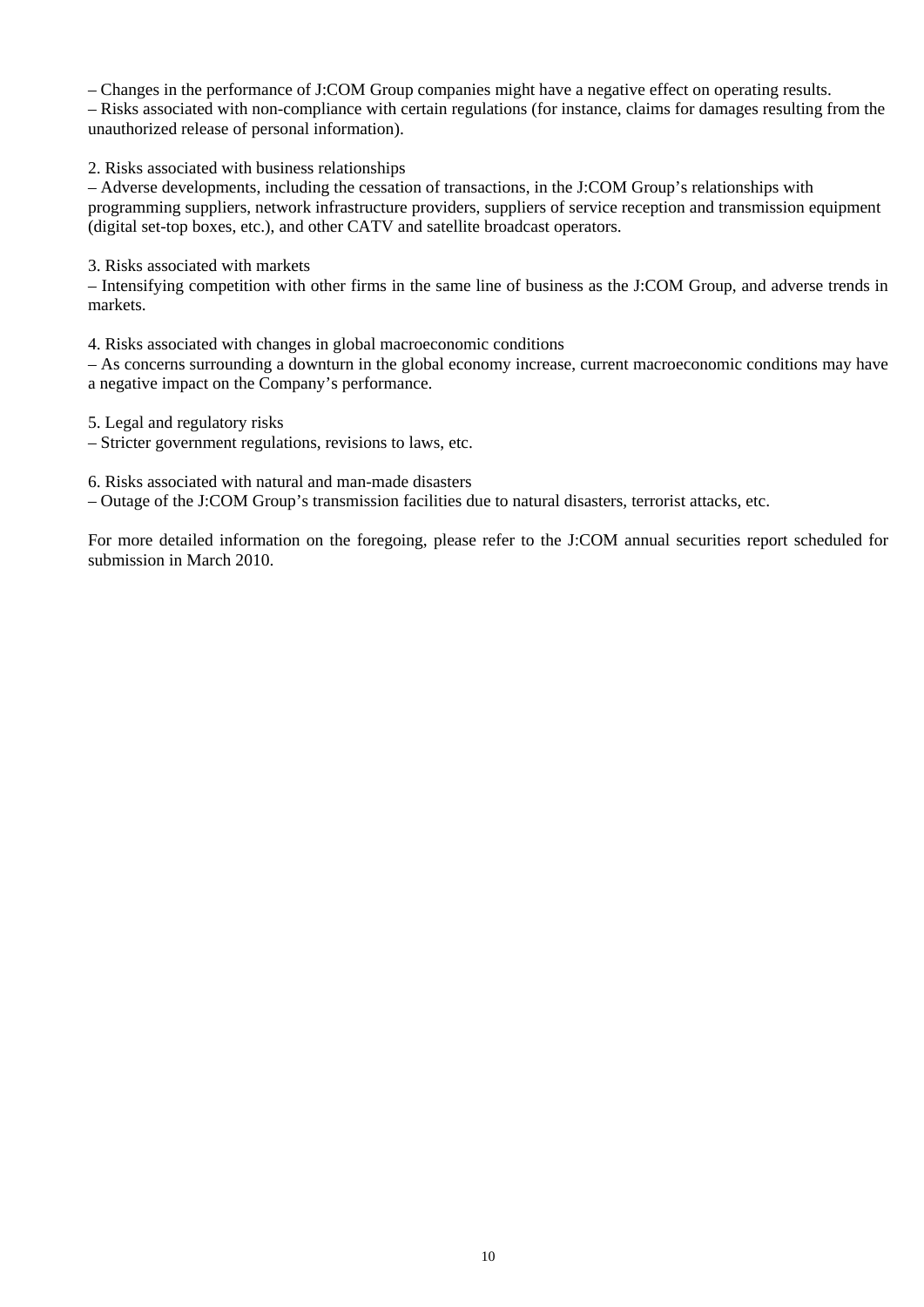# Ⅱ**. Status of the Jupiter Telecommunications Co., Ltd. (J:COM) Group**



Besides the above, We invested Open Wireless Platform LLC which was established on March 31, 2009.

Services and bundle services offered by the company marked with \* and non-managed companies are different from the services provided under J:COM brand.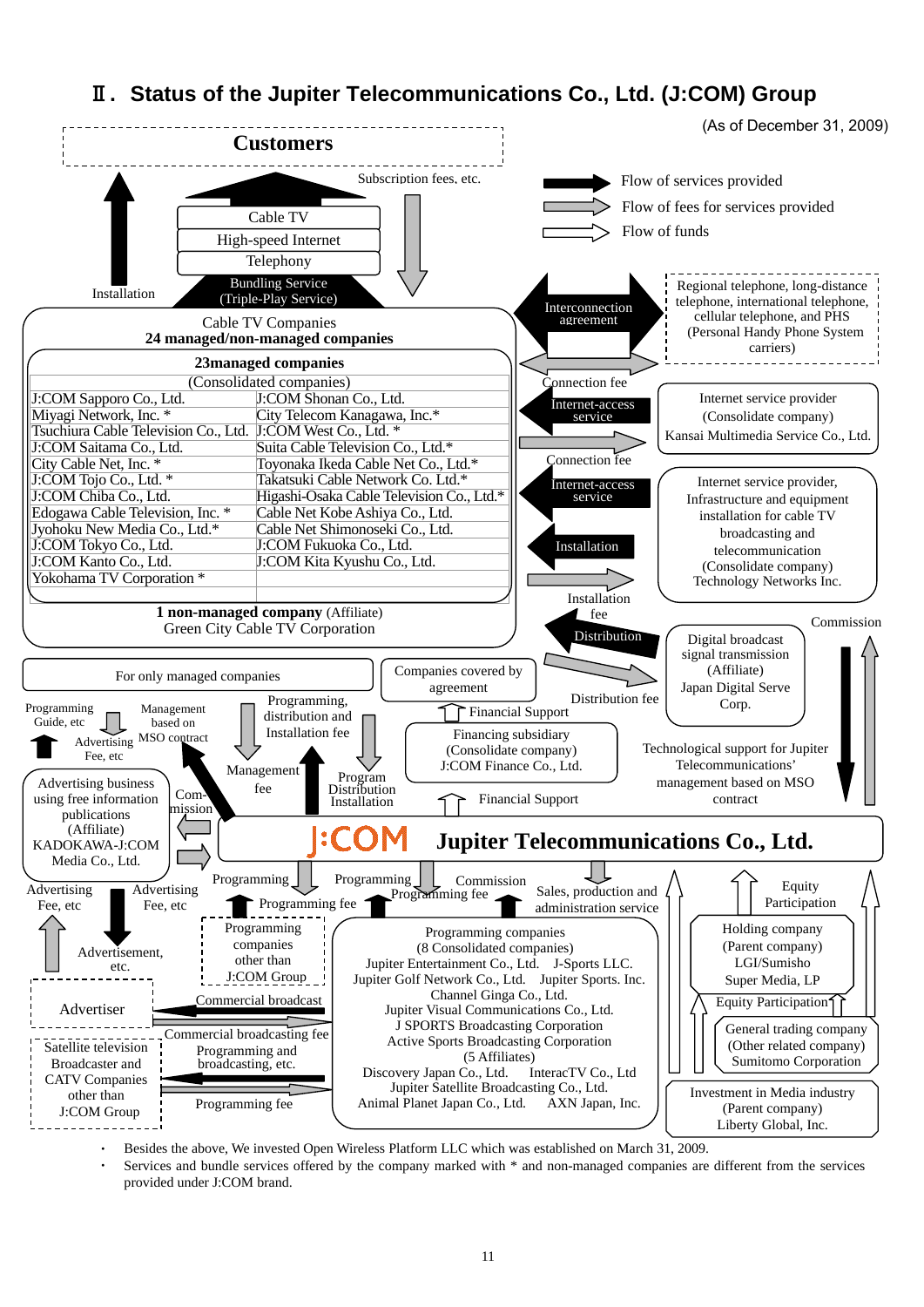# Ⅲ**. Management Policy**

### **(1) Fundamental management policy**

There have been no major changes to the information outlined in the Company's Consolidated Quarterly Financial Results Release for the year ended December 31, 2008, disclosed on January 29, 2009. Accordingly, this information has been omitted.

For details of the Company's fundamental management policy, please refer to the aforementioned release at the following Web sites.

J:COM's Web site: URL: http://www.jcom.co.jp/ir\_en/irlibrary.html

### **(2) Target management indices**

There have been no major changes to the information outlined in the Company's Consolidated Quarterly Financial Results Release for the year ended December 31, 2008, disclosed on January 29, 2009. Accordingly, this information has been omitted.

For details of the Company's fundamental management policy, please refer to the aforementioned release at the following Web sites.

J:COM's Web site: URL: http://www.jcom.co.jp/ir\_en/irlibrary.html

### **(3) Medium- and long-term management strategies, and issues requiring action**

Looking ahead to the fiscal year ending December 31, 2010 and beyond, the J:COM Group will continue its efforts to secure overall sustainable growth by working to: increase subscriber numbers, representing volume growth; raise ARPU, an indicator of value growth; and enhance the quality of its services. Through these means, the J:COM Group will endeavor to raise its corporate value.

### **1. Volume Strategy**

In the lead-up to the complete changeover to terrestrial and BS digital broadcasting, the J:COM Group is working to swiftly acquire approximately 610,000 communal reception households and introduce J:COM services including terrestrial digital broadcasting retransmission services. The J:COM Group recognizes that these endeavors play a critical role in expanding its customer base. Furthermore, through such complementary initiatives as its "Value Plan", introduced throughout the Kansai region in April 2009, J:COM will continue to provide highly satisfying services that accurately address the needs of its customers.

As it strives to further increase subscriber numbers within existing areas, the J:COM Group is bolstering sales and marketing activities such as launching television commercial campaigns, developing J:COM Shops, and strengthening marketing via its website and inbound call centers. Moreover, the J:COM Group is working to increase the number of pay subscribers by proactively engaging in sales and marketing activities to the approximate 5.8 million retransmission homes within its area.

As another key pillar that underpins the Group's efforts to increase subscribers in existing areas and to promote its volume strategy, J:COM will continue to aggressively pursue opportunities for equity participation and M&A of other cable television companies which are adjacent to J:COM service areas.

### **2. Value Strategy**

In order to strengthen its competitiveness against services offered by major telecommunications and other companies, the J:COM Group will remain steadfast in its efforts to bolster and augment its three major digital services: HDR, VOD and HD programming. To further enhance the user convenience of its HDR services, in January 2010 the J:COM Group will inrtoduce its Blu-ray HDR service, a higher-performance HDR service with functions exceeding those presently offered. In its VOD services, the J:COM Group is looking to improve the level of customer satisfaction and to broaden customer base. To this end, the Group will continue to expand its catch-up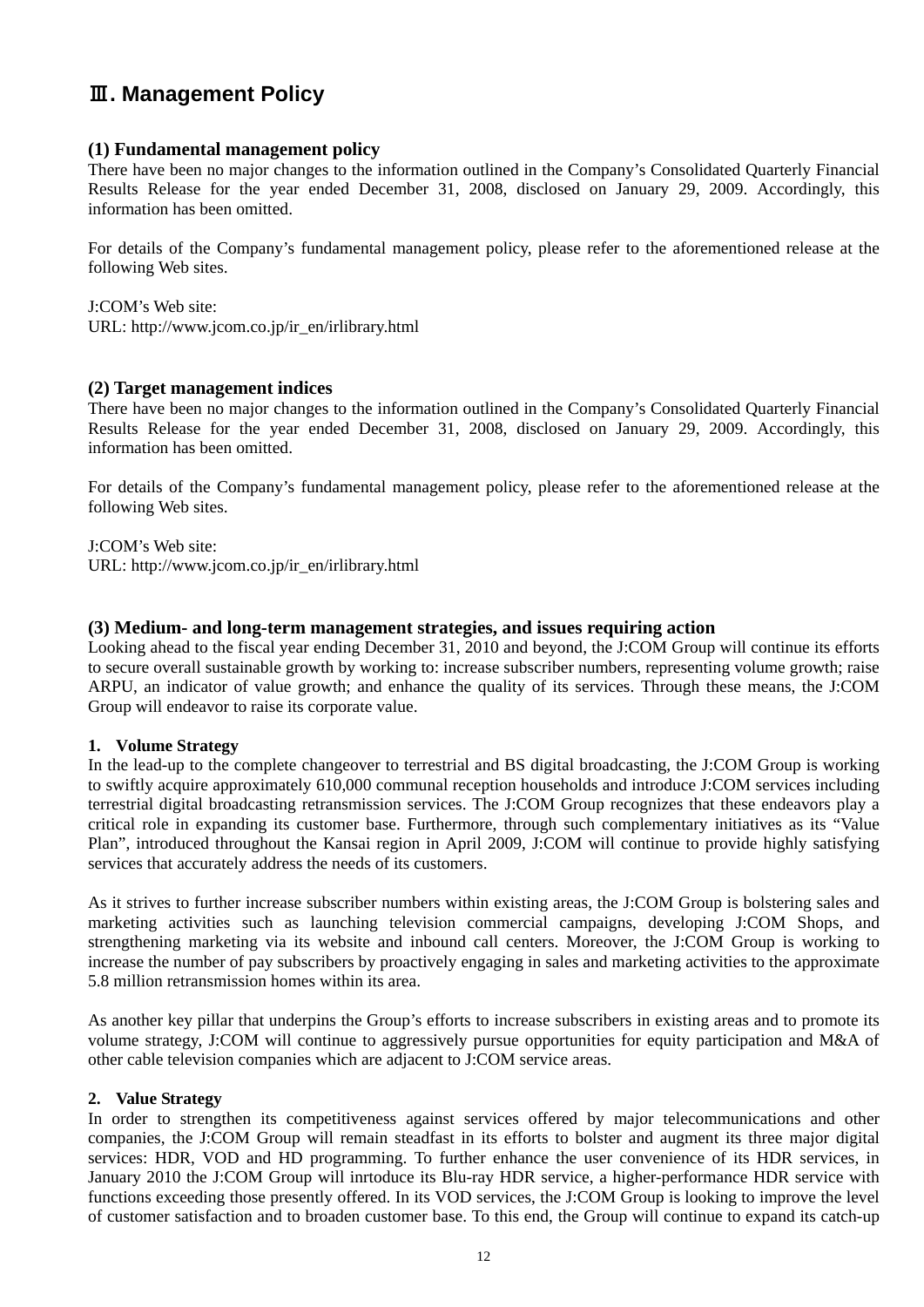programming services focusing mainly on CS channels. At the same time, plans are underway to commence broadcasts of 3-D programming content from spring 2010. As for its HD programming services, which currently comprises 32 terrestrial, BS and CS HD channels, J:COM will endeavor to further expand its menu line up.

### **3. Content Strategy**

Increasing the quality of programming content is essential to energize and expand the pay multi-channel broadcast market. Based on this recognition, each channel company within the J:COM Group will take the lead in creating and producing appealing content as well as improving program quality. In addition, steps will be taken to strengthen collaboration among the Company, the Group's channel companies and J SPORTS Broadcasting Corporation, which was consolidated in October 2009. The Group plans to convert J SPORTS program line up and the remaining three J SPORTS Channels (J SPORTS 1, 2 and ESPN) to HD along with expanding its sports information programs in order to drive further development in the spectator sports industry and multi-channel broadcast markets.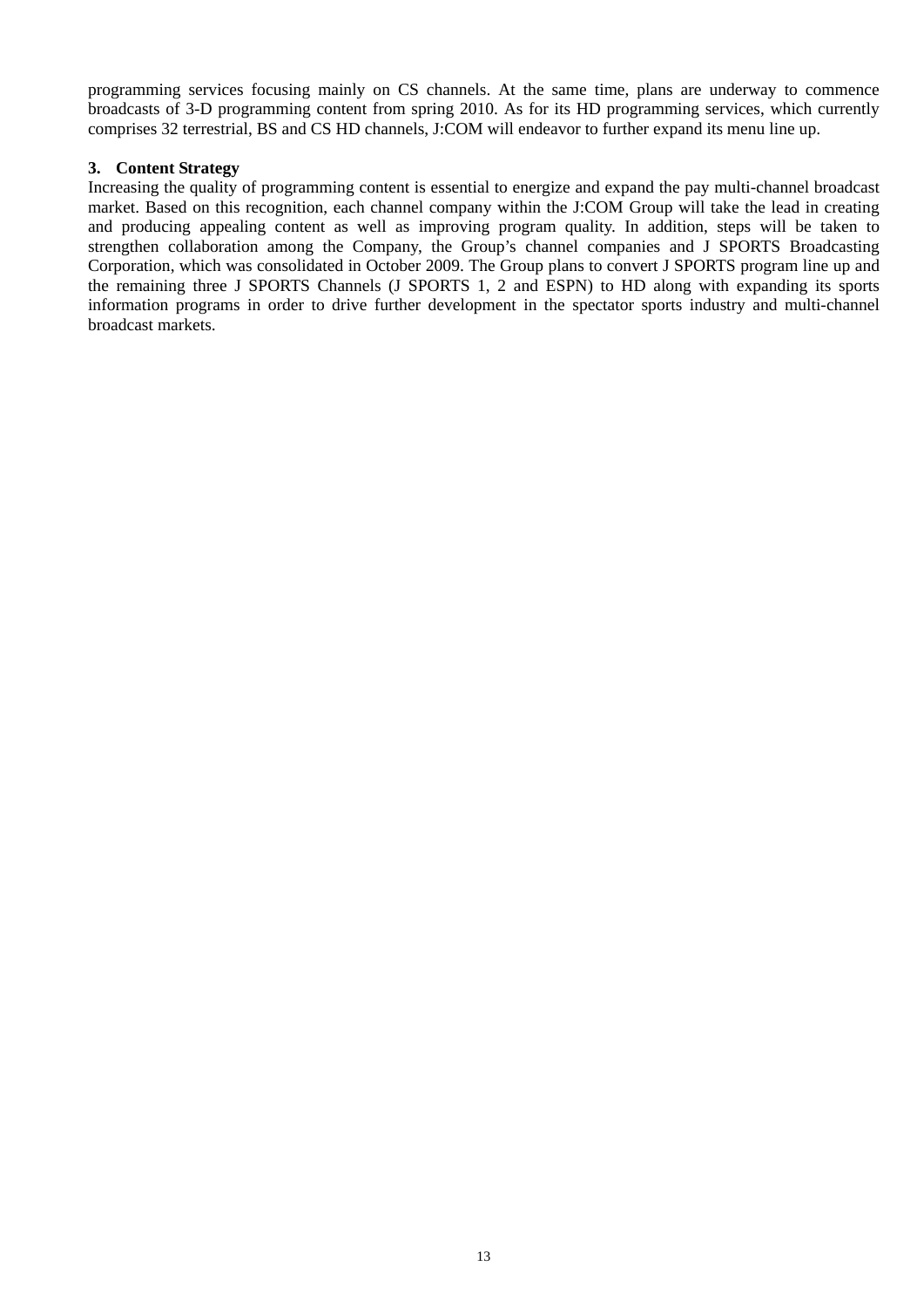# Ⅳ**. Consolidated Annual Financial Statements**

# **JUPITER TELECOMMUNICATIONS CO., LTD. AND SUBSIDIARIES**

# **CONSOLIDATED INCOME STATEMENTS**

|                                                                    |                                 | (YEN IN MILLIONS, EXCEPT SHARE AND PER SHARE AMOUNTS) |           |        |
|--------------------------------------------------------------------|---------------------------------|-------------------------------------------------------|-----------|--------|
| <b>Account</b>                                                     | Year ended<br>December 31, 2009 | Year ended<br>December 31, 2008                       | Change    |        |
|                                                                    | Amount                          | Amount                                                | Amount    | (%)    |
| Revenue:                                                           |                                 |                                                       |           |        |
| Subscription fees                                                  | 287,736                         | 251,849                                               | 35,887    | 14.2   |
| Other                                                              | 45,988                          | 42,459                                                | 3,529     | 8.3    |
|                                                                    | 333,724                         | 294,308                                               | 39,416    | 13.4   |
| Operating costs and expenses                                       |                                 |                                                       |           |        |
| Operating and programming costs                                    | (123,050)                       | (112,099)                                             | (10, 951) | (9.8)  |
| Selling, general and administrative                                | (66, 341)                       | (59, 514)                                             | (6, 827)  | (11.4) |
| Depreciation and amortization                                      | (83, 174)                       | (69, 020)                                             | (14, 154) | (20.5) |
|                                                                    | (272, 565)                      | (240, 633)                                            | (31, 932) | 13.3   |
| Operating income                                                   | 61,159                          | 53,675                                                | 7,484     | 13.9   |
| Other income (expenses):                                           |                                 |                                                       |           |        |
| Interest expense, net:                                             |                                 |                                                       |           |        |
| Related parties                                                    | (1,693)                         | (1, 479)                                              | (214)     | (14.5) |
| Other                                                              | (3, 479)                        | (3, 240)                                              | (239)     | (7.4)  |
| Equity in earnings of affiliates                                   | 599                             | 600                                                   | (1)       | (0.0)  |
| Other income, net                                                  | 1,248                           | 177                                                   | 1,071     | 605.3  |
| Income before noncontrolling interests and<br>income taxes         | 57,834                          | 49,733                                                | 8,101     | 16.3   |
| Income tax expense                                                 | (24, 579)                       | (19, 476)                                             | (5, 103)  | (26.2) |
| Net income                                                         | 33,255                          | 30,257                                                | 2,998     | 9.9    |
| Less: Net income attributable to noncontrolling<br>interests       | (2,802)                         | (2, 293)                                              | (509)     | 22.2   |
| Net income attributable to J:COM<br>Shareholders                   | 30,453                          | 27,964                                                | 2,489     | 8.9    |
| Per Share data                                                     |                                 |                                                       |           |        |
| Net income attributable to J:COM Shareholders per share<br>– basic | 4,439.56                        | 4,079.61                                              | 359.95    | 8.8    |
| $-$ diluted                                                        | 4,438.57                        | 4,076.17                                              | 362.40    | 8.9    |
| Weighted average number of ordinary shares outstanding<br>- basic  | 6,859,388                       | 6,854,535                                             | 4,853     | 0.1    |
| $-$ diluted                                                        | 6,860,910                       | 6,860,334                                             | 576       | 0.0    |

(*Note*)*Percentages are calculated based on amounts before rounding.*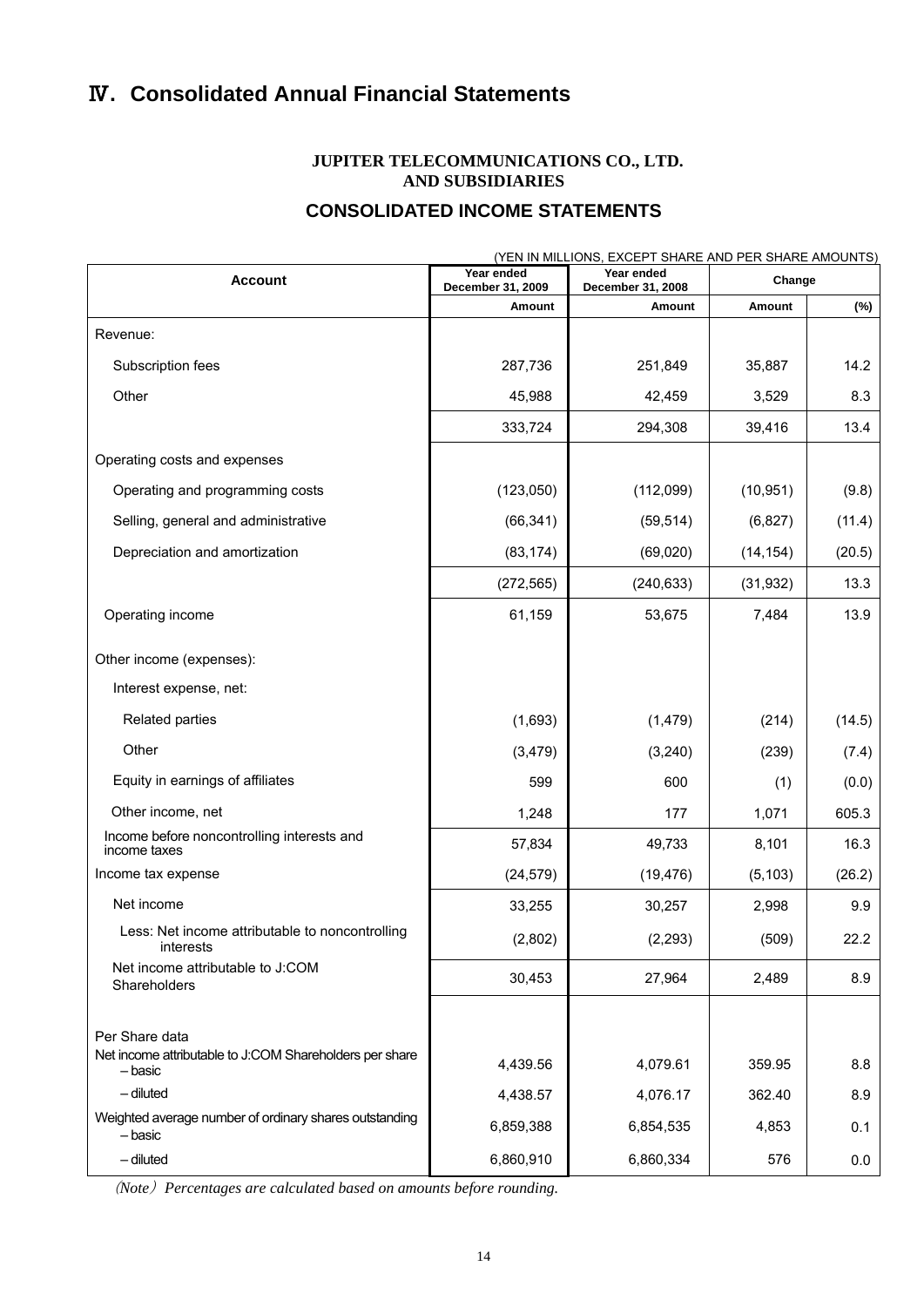### **JUPITER TELECOMMUNICATIONS CO., LTD. AND SUBSIDIARIES**

# **CONSOLIDATED BALANCE SHEETS**

|                                           | December 31, 2009 | December 31, 2008 | (YEN IN MILLIONS)<br>Change |  |
|-------------------------------------------|-------------------|-------------------|-----------------------------|--|
| <b>Account</b>                            | Amount            | Amount            | Amount                      |  |
| Current assets:                           |                   |                   |                             |  |
| Cash and cash equivalents                 | 64,426            | 21,503            | 42,923                      |  |
| Accounts receivable                       | 16,507            | 14,838            | 1,669                       |  |
| Allowance for doubtful accounts           | (475)             | (396)             | (79)                        |  |
| Deferred tax asset-current                | 10,577            | 11,429            | (852)                       |  |
| Prepaid expenses and other current assets | 7,480             | 7,250             | 230                         |  |
| Total current assets                      | 98,515            | 54,624            | 43,891                      |  |
| Investments:                              |                   |                   |                             |  |
| Investments in affiliates                 | 9,122             | 13,363            | (4,241)                     |  |
| Investments in other securities, at cost  | 2,143             | 2,141             | 2                           |  |
| Total investments                         | 11,265            | 15,504            | (4, 239)                    |  |
| Property and equipment, at cost:          |                   |                   |                             |  |
| Land                                      | 3,924             | 3,056             | 868                         |  |
| Distribution system and equipment         | 676,853           | 620,017           | 56,836                      |  |
| Support equipment and buildings           | 54,389            | 45,580            | 8,809                       |  |
|                                           | 735,166           | 668,653           | 66,513                      |  |
| Less accumulated depreciation             | (357, 161)        | (284, 919)        | (72, 242)                   |  |
| Total property and equipment, at cost     | 378,005           | 383,734           | (5, 729)                    |  |
| Other assets:                             |                   |                   |                             |  |
| Goodwill                                  | 248,094           | 246,196           | 1,898                       |  |
| Identifiable intangible asset, net        | 46,029            | 38,159            | 7,870                       |  |
| Deferred tax asset-non current            | 4,566             | 4,137             | 429                         |  |
| Other                                     | 15,183            | 13,316            | 1,867                       |  |
| Total other assets                        | 313,872           | 301,808           | 12,064                      |  |
| Total assets                              | 801,657           | 755,670           | 45,987                      |  |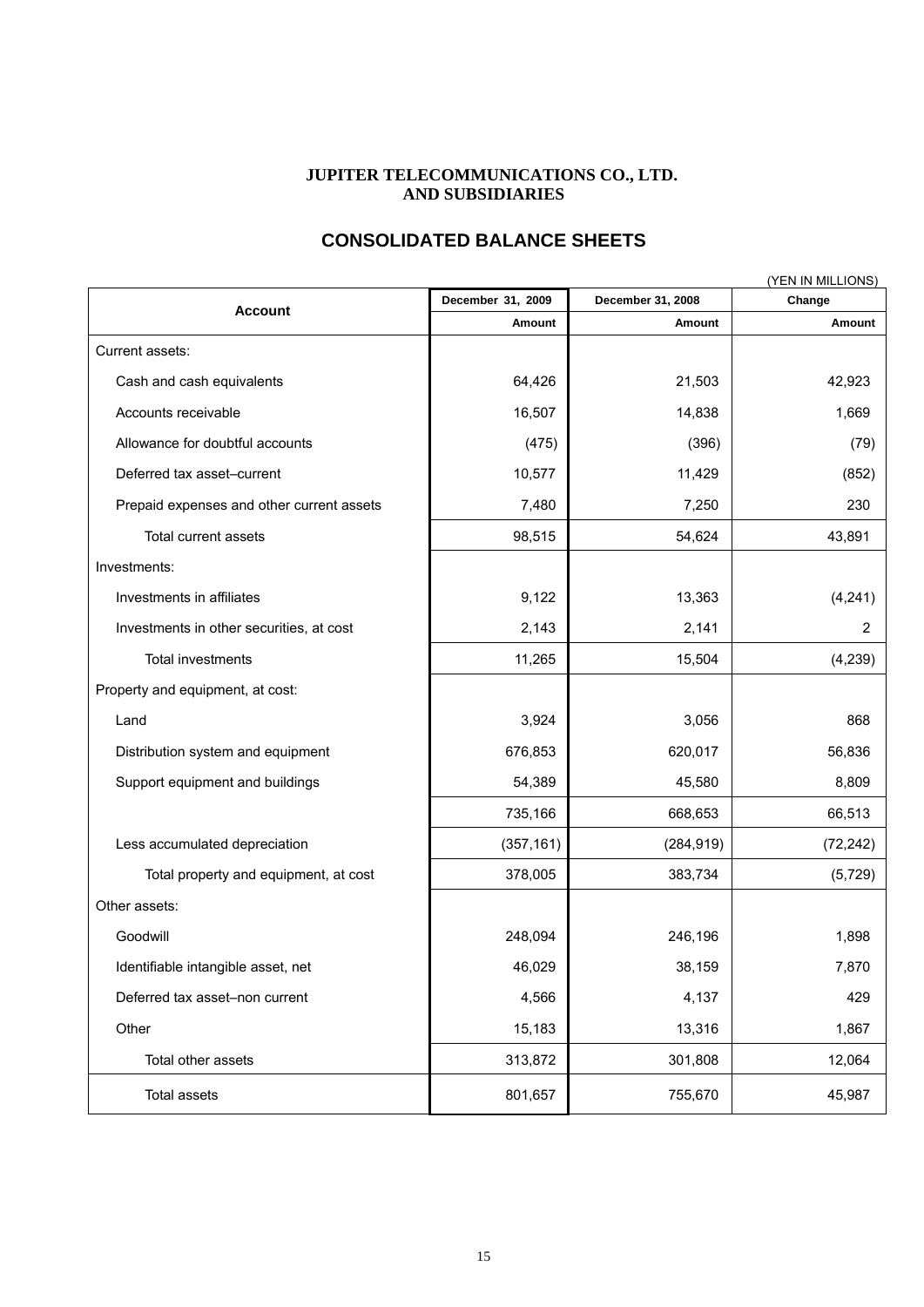| <b>Account</b>                                   | December 31, 2009 | December 31, 2008 | Change    |
|--------------------------------------------------|-------------------|-------------------|-----------|
|                                                  | Amount            | Amount            | Amount    |
| <b>Current liabilities:</b>                      |                   |                   |           |
| Short-term loans                                 | 7,618             | 6,092             | 1,526     |
| Long-term debt-current portion                   | 12,353            | 12,453            | (100)     |
| Capital lease obligations-current portion        |                   |                   |           |
| Related parties                                  | 16,620            | 15,355            | 1,265     |
| Other                                            | 2,939             | 3,108             | (169)     |
| Accounts payable                                 | 25,616            | 21,298            | 4,318     |
| Income tax payable                               | 11,323            | 9,907             | 1,416     |
| Deposit from related parties                     | 5,133             | 4,124             | 1,009     |
| Deferred revenue-current portion                 | 8,383             | 7,314             | 1,069     |
| Accrued expenses and other liabilities           | 11,384            | 10,059            | 1,325     |
| <b>Total current liabilities</b>                 | 101,369           | 89,710            | 11,659    |
| Long-term debt, less current portion             | 158,135           | 170,488           | (12, 353) |
| Corporate Bond, less current portion             | 10,000            |                   | 10,000    |
| Capital lease obligations, less current portion: |                   |                   |           |
| Related parties                                  | 38,520            | 38,705            | (185)     |
| Other                                            | 5,709             | 6,763             | (1,054)   |
| Deferred revenue                                 | 60,048            | 66,537            | (6, 489)  |
| Deferred tax liability - non current             | 15,034            | 11,827            | 3,207     |
| Other liabilities                                | 23,251            | 13,353            | 9,898     |
| <b>Total liabilities</b>                         | 412,066           | 397,383           | 14,683    |
| Shareholders' equity:                            |                   |                   |           |
| Ordinary shares no par value                     | 117,242           | 117,162           | 80        |
| Additional paid-in capital                       | 226,553           | 226,388           | 165       |
| Retained earnings                                | 39,834            | 14,457            | 25,377    |
| Treasury stock                                   | (7, 520)          | (7, 520)          |           |
| Accumulated other comprehensive loss             | (1, 207)          | (1, 135)          | (72)      |
| Total J:COM shareholders' equity                 | 374,902           | 349,352           | 25,550    |
| Noncontrolling interests in subsidiaries         | 14,689            | 8,935             | 5,754     |
| Total shareholders' equity                       | 389,591           | 358,287           | 31,304    |
| Total liabilities and shareholders' equity       | 801,657           | 755,670           | 45,987    |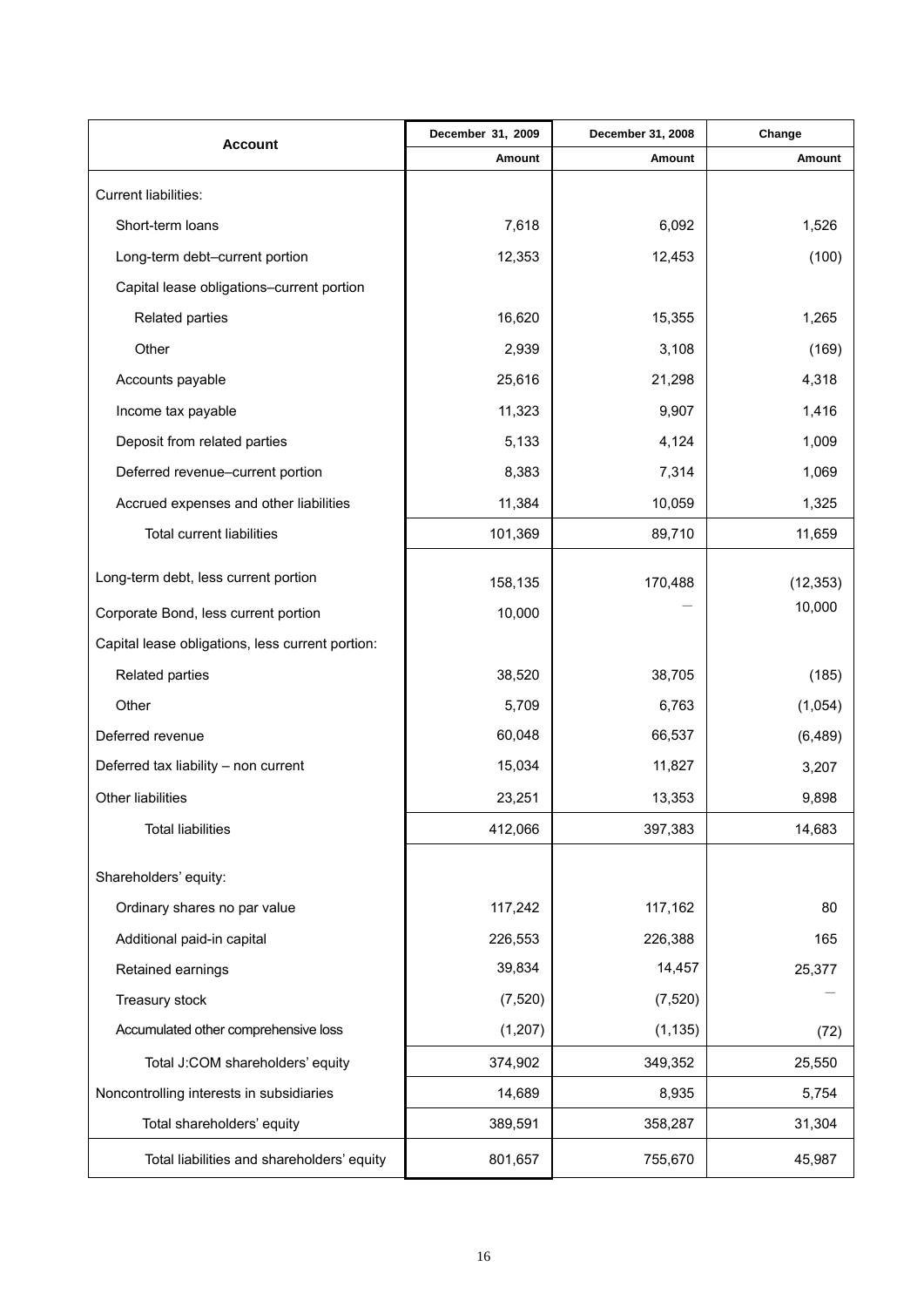### **JUPITER TELECOMMUNICATIONS CO., LTD. AND SUBSIDIARIES**

# **Consolidated Statements of Shareholders' Equity**

|                                                                      |                    |            |                                                |                                                   |                                                        |                             |                              | (YEN IN MILLIONS)                |
|----------------------------------------------------------------------|--------------------|------------|------------------------------------------------|---------------------------------------------------|--------------------------------------------------------|-----------------------------|------------------------------|----------------------------------|
|                                                                      | Ordinary<br>Shares | in capital | Additional paid Comprehensive<br>Income/(Loss) | Retained<br>earnings/<br>(Accumulated<br>Deficit) | Accumulated<br>Other<br>Comprehensive<br>Income/(Loss) | Noncontrolling<br>Interests | Treasury<br>Stock at<br>cost | Total<br>Shareholders'<br>Equity |
| Balance at December 31, 2007                                         | 116,734            | 231,493    |                                                | (10,079)                                          | (619)                                                  | 5,399                       | (7,520)                      | 335,408                          |
| Net income                                                           |                    |            | 27,964                                         | 27,964                                            |                                                        | 2,293                       |                              | 30,257                           |
| Other comprehensive income:                                          |                    |            |                                                |                                                   |                                                        |                             |                              |                                  |
| Unrealized gain on cash flow<br>hedge                                |                    |            | (516)                                          |                                                   | (516)                                                  |                             |                              | (516)                            |
| Comprehensive income                                                 |                    |            | 27,448                                         |                                                   |                                                        |                             |                              |                                  |
| Adjustments due to changes in<br>subsidiaries' equity and other      |                    |            |                                                |                                                   |                                                        | 1,281                       |                              | 1,281                            |
| Stock compensation                                                   |                    | 55         |                                                |                                                   |                                                        |                             |                              | 55                               |
| Ordinary shares issued upon<br>exercise of Stock options<br>exercise | 428                | 428        |                                                |                                                   |                                                        |                             |                              | 856                              |
| Distribution to Parent in<br>connection with Mediatti<br>acquisition |                    | (5,588)    |                                                |                                                   |                                                        |                             |                              | (5,588)                          |
| Purchase from NCI                                                    |                    |            |                                                |                                                   |                                                        | (38)                        |                              | (38)                             |
| Dividend paid                                                        |                    |            |                                                | (3,428)                                           |                                                        |                             |                              | (3, 428)                         |
| Retirement of<br>treasury stock                                      |                    | (0)        |                                                |                                                   |                                                        |                             | 0                            |                                  |
| Balance at December 31, 2008                                         | 117,162            | 226,388    |                                                | 14,457                                            | (1, 135)                                               | 8,935                       | (7,520)                      | 358,287                          |
| Net income                                                           |                    |            | 30,453                                         | 30,453                                            |                                                        | 2,802                       |                              | 33,255                           |
| Other comprehensive income:                                          |                    |            |                                                |                                                   |                                                        |                             |                              |                                  |
| Unrealized gain on cash flow<br>hedge                                |                    |            | (72)                                           |                                                   | (72)                                                   | (3)                         |                              | (75)                             |
| Comprehensive income                                                 |                    |            | 30,381                                         |                                                   |                                                        |                             |                              |                                  |
| Adjustments due to changes in<br>subsidiaries' equity and other      |                    |            |                                                |                                                   |                                                        | 3,215                       |                              | 3,215                            |
| Stock compensation                                                   |                    | 67         |                                                |                                                   |                                                        |                             |                              | 67                               |
| Ordinary shares issued upon<br>exercise of Stock options<br>exercise | 80                 | 80         |                                                |                                                   |                                                        |                             |                              | 160                              |
| Purchase from NCI                                                    |                    | 18         |                                                |                                                   |                                                        | (260)                       |                              | (242)                            |
| Dividend paid                                                        |                    |            |                                                | (5,076)                                           |                                                        |                             |                              | (5,076)                          |
| Retirement of<br>treasury stock                                      |                    |            |                                                |                                                   |                                                        |                             |                              |                                  |
| Balance at December 31, 2009                                         | 117,242            | 226,553    |                                                | 39,834                                            | (1, 207)                                               | 14,689                      | (7, 520)                     | 389,591                          |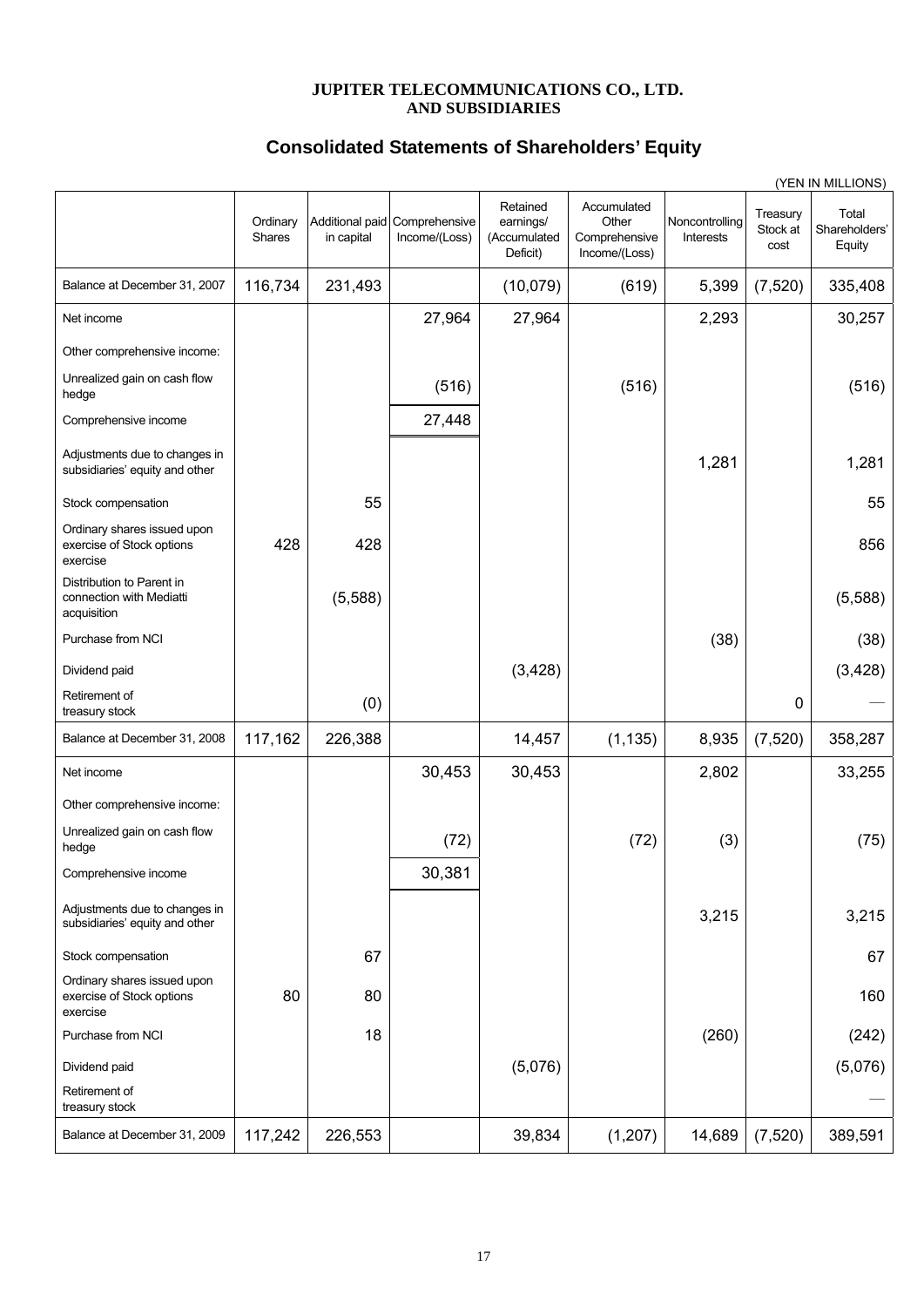# **JUPITER TELECOMMUNICATIONS CO., LTD. AND SUBSIDIARIES**

# **CONSOLIDATED STATEMENTS OF CASH FLOWS**

|                                                                                             |                                 | (YEN IN MILLIONS)               |
|---------------------------------------------------------------------------------------------|---------------------------------|---------------------------------|
|                                                                                             | Year ended<br>December 31, 2009 | Year ended<br>December 31, 2008 |
| <b>Classification</b>                                                                       | Amount                          | Amount                          |
| Cash flows from operating activities:                                                       |                                 |                                 |
| Net income                                                                                  | 33,255                          | 30,257                          |
| Adjustments to reconcile net income to net cash provided by<br>operating activities:        |                                 |                                 |
| Depreciation and amortization                                                               | 83,174                          | 69,020                          |
| Equity in earnings of affiliates                                                            | (599)                           | (600)                           |
| Stock compensation expenses                                                                 | 67                              | 55                              |
| Deferred income taxes                                                                       | 588                             | 2,772                           |
| Non-cash gain from forgiveness of debt                                                      |                                 | (135)                           |
| Non-cash gain from previously held investment                                               | (798)                           |                                 |
| Changes in operating assets and liabilities, excluding effects of<br>business combinations: |                                 |                                 |
| Decrease in accounts receivable, net                                                        | (120)                           | 96                              |
| Decrease/(increase) in prepaid expenses and other current assets                            | 2,368                           | (1, 273)                        |
| Increase in other assets                                                                    | (2,054)                         | (2, 339)                        |
| Increase/(decrease) in accounts payable                                                     | 383                             | (3, 418)                        |
| Increase in accrued expenses and other liabilities                                          | 9,493                           | 7,247                           |
| Increase/(decrease) in deferred revenue                                                     | (2, 131)                        | (990)                           |
| Net cash provided by operating activities                                                   | 123,626                         | 100,692                         |
| Cash flows from investing activities:                                                       |                                 |                                 |
| Capital expenditures                                                                        | (51, 774)                       | (46, 972)                       |
| Acquisitions of new subsidiaries, net of cash acquired                                      | (5,286)                         | (27,700)                        |
| Acquisition of business operation                                                           |                                 | (1,710)                         |
| Other investing activities                                                                  | 502                             | 25                              |
| Net cash used in investing activities                                                       | (56, 558)                       | (76, 357)                       |
| Cash flows from financing activities:                                                       |                                 |                                 |
| Proceeds from issuance of common stock                                                      | 160                             | 856                             |
| Acquisition of noncontrolling interests in consolidated subsidiaries                        | (242)                           |                                 |
| Net increase/(decrease) in short-term loans                                                 | 1,526                           | (294)                           |
| Proceeds from long-term debt                                                                | 30,000                          | 55,284                          |
| Proceeds from corporate bond                                                                | 10,000                          |                                 |
| Principal payments of long-term debt                                                        | (42, 453)                       | (62, 438)                       |
| Principal payments under capital lease obligations                                          | (20, 413)                       | (17, 105)                       |
| Cash dividend paid to shareholders                                                          | (5,076)                         | (3,428)                         |
| Other financing activities                                                                  | 2,353                           | 1,403                           |
| Net cash used in financing activities                                                       | (24, 145)                       | (25, 722)                       |
| Net increase/(decrease) in cash and cash equivalents                                        | 42,923                          | (1, 387)                        |
| Cash and cash equivalents at beginning of year                                              | 21,503                          | 22,890                          |
| Cash and cash equivalents at end of term                                                    | 64,426                          | 21,503                          |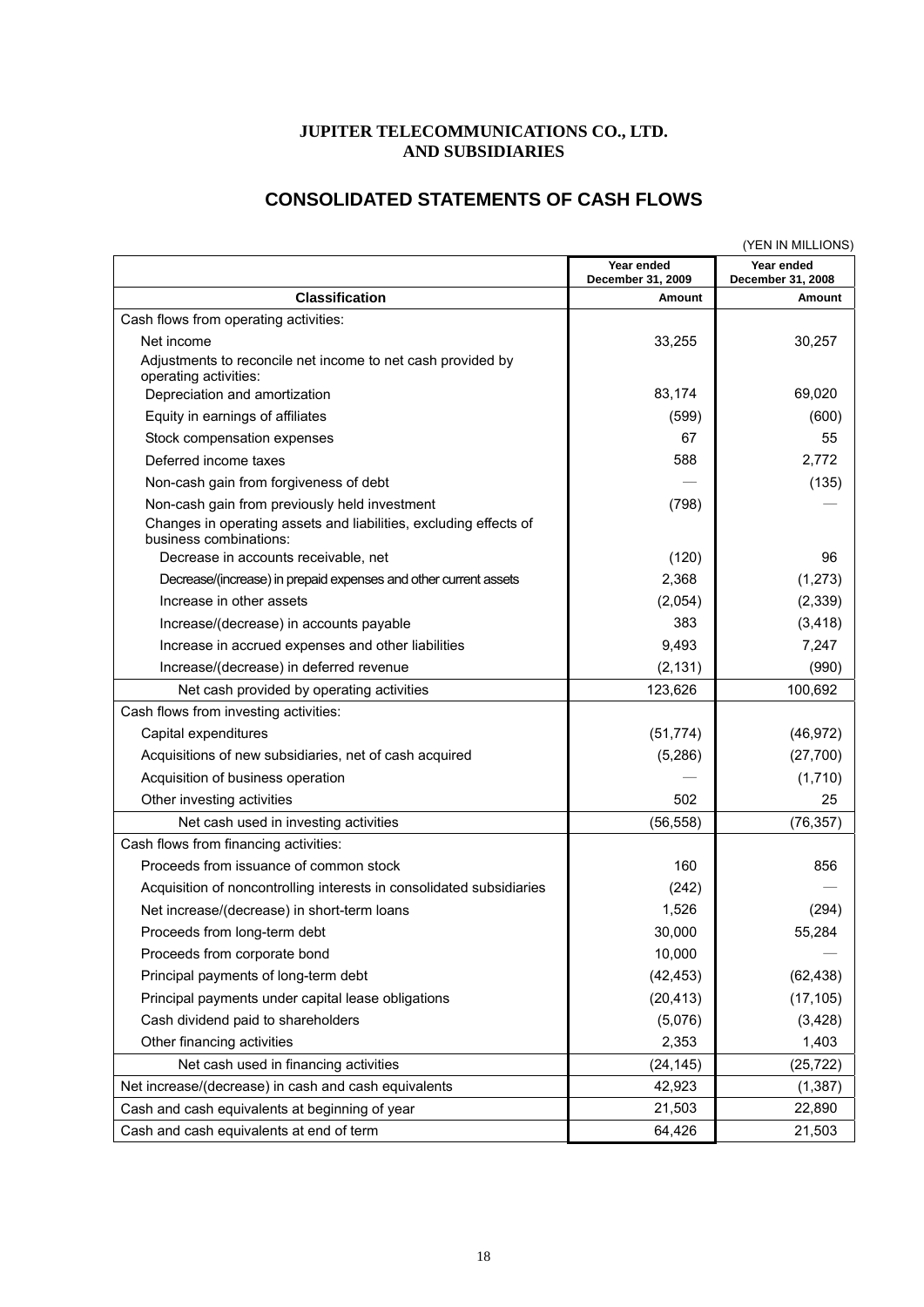# **Summary of significant accounting policies**

- 1. Scope of consolidation
	- (1) Number of consolidated subsidiaries: 34
	- (2) The names of the Company's consolidated subsidiaries are shown in
		- "II. Status of the Jupiter Telecommunications Co., Ltd. (J:COM) Group".
- 2. Scope of application of equity method
	- (1) Number of equity method affiliates: 9
	- (2) The names of these equity method affiliates are shown in "II. Status of the Jupiter Telecommunications Co., Ltd. (J:COM) Group".
- 3. Significant accounting policies
	- (1) Accounting standards used to prepare financial statements

The Company prepares its annual consolidated financial statements using terminology, forms and methods of preparation required under accounting principles generally accepted in the United States of America. In May 2008, the Financial Accounting Standards Board (FASB) issued Statement of Financial Accounting Standards (SFAS) No. 162, *The Hierarchy of Generally Accepted Accounting Principles* (SFAS 162), which identified the sources of accounting principles and the framework for selecting the principles to be used in the preparation of financial statements that are presented in conformity with GAAP. In June 2009, SFAS 162 was replaced by SFAS No. 168, *The FASB Accounting Standard Codification and the Hierarchy of Generally Accepted Accounting Principles – replacement of FASB Statement No. 162* (SFAS 168), subsequently codified within FASB Accounting Standards Codification (FASB ASC) Topic 105, *Generally Accepted Accounting Principles*. The FASB ASC is now the source of authoritative GAAP recognized by the FASB and is applicable for fiscal years and interim periods ending after September 15, 2009. We adopted SFAS 168 effective July 1, 2009 and such adoption did not have a material impact on our consolidated financial statements.

#### (2) Securities valuation standards and valuation method

To value its investments, the Company applies Opinions of the Accounting Principles Board 18 *The Equity Method of Accounting for Investments in Common Stock (as amended),* which was subsequently codified within FASB ASC Topic 323, *Investments – Equity method and Joint Ventures* and Statement of Financial Accounting Standards SFAS No. 115, *Accounting for Certain Investments in Debt and Equity Securities*, which was subsequently codified within FASB ASC Topic 325, *Investments –other*.

- Investments in affiliates (excluding loans): Equity method
- Investments in other securities: Cost method

When investments in affiliates or other securities appear to decline in value the Company considers the possibility of recognizing and impairment loss based on an other-than-temporary assessment.

(3) Valuation standards and valuation methods for derivatives

The Company accounts for derivatives based on SFAS No.133 *Accounting for Certain Derivative Instruments and Hedging Activities*, as amended, which was subsequently codified with FASB ASC Topic 815, *Derivatives and Hedging*. ASC 815 states all derivatives are fair valued and recognized on the balance sheet as assets or liabilities.

- Derivative instrument designated and effectively active as a fair value hedge:
	- Changes in the fair value of derivative instruments and of the assets or liabilities being hedged are recognized as periodic income/loss.
- Derivative instrument designated as cash flow hedge—regarding the portion effectively active as a hedge: Until income/losses on the assets or liabilities being hedged are recognized on the income statement, they must be recognized as other comprehensive income/loss.
- Derivative instrument designated as cash flow hedge—regarding the portion that is not effectively active as a hedge:
	- Recognized as periodic income/loss.
- Derivative instruments not designated as hedge:
	- Changes in fair value recognized as periodic income/loss.

(4) Accounting for long-lived assets

For long-term assets other than goodwill, the Company evaluates the need for impairment losses on the guidance in SFAS No. 144 *Accounting for the Impairment or Disposal of Long-Lived Assets*, which was subsequently codified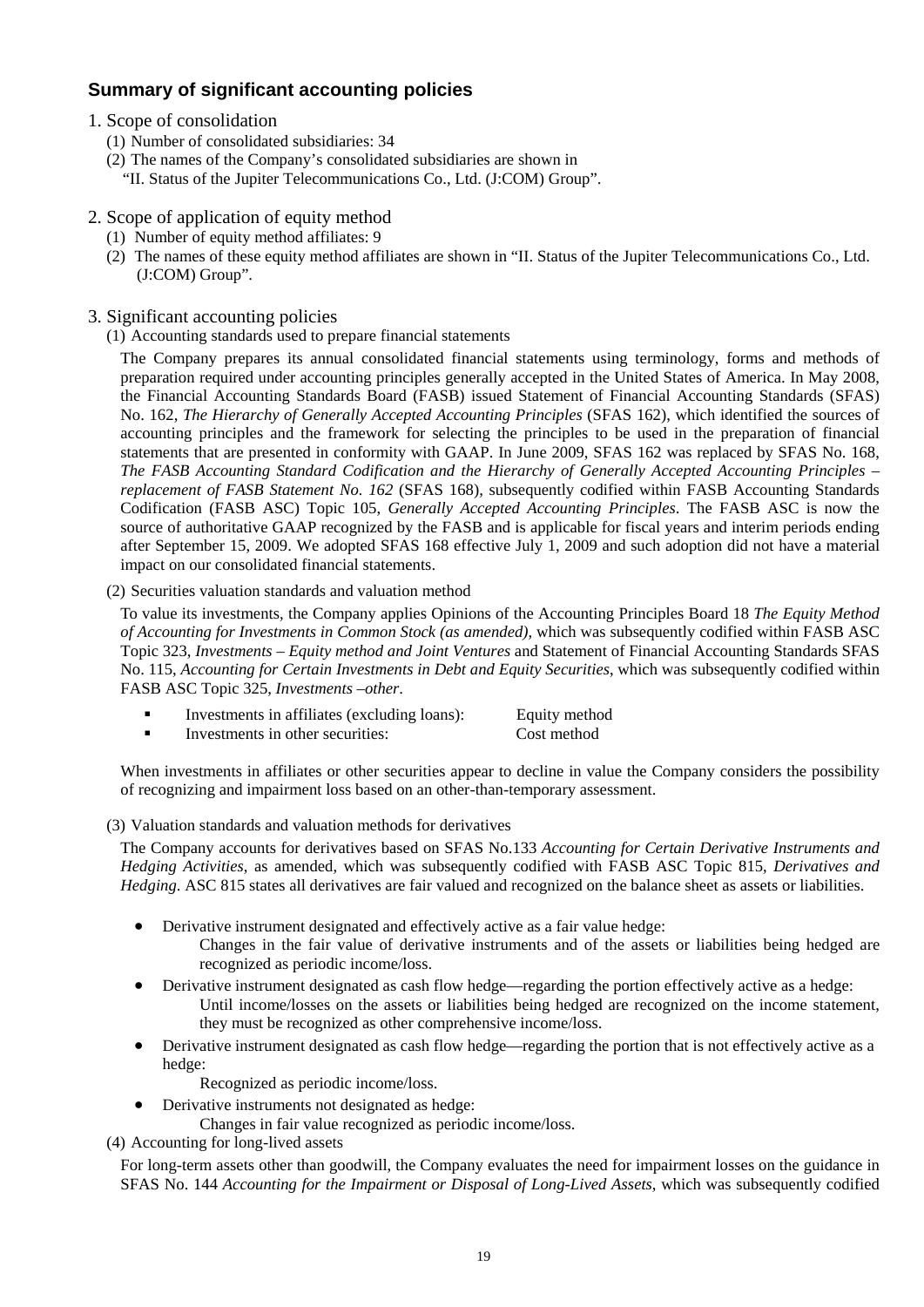with FASB ASC Topic 360 *Property, Plant, and Equipment*, whenever events or changes in circumstances indicate that the carrying amount of an asset may not be recoverable.

(5) Depreciation method for tangible fixed assets

The straight-line method is applied and the useful lives by major asset categories are:

| Distribution system and equipment: | 10 - 17 years                                                                                  |
|------------------------------------|------------------------------------------------------------------------------------------------|
| Buildings and structures:          | 15 - 40 years                                                                                  |
| Support equipment:                 | $5 - 15$ vears                                                                                 |
|                                    | (Assets acquired through capital leases are depreciated over periods ranging from 2-20 years.) |

(6) Valuation standards and valuation methods for goodwill

The Company recognizes as goodwill the difference between the acquisition cost of consolidated subsidiaries and the estimated net asset fair value of the applicable companies. In accordance with SFAS No. 142, *Goodwill and Other Intangible Assets*, which was subsequently codified with FASB ASC Topic 350 *Intangibles – Goodwill and other*, the Company conducts an annual impairment test or whenever an event occurs that suggests the possibility of impairment.

(7) Accounting methods of Asset Retirement Obligation

The company applies FASB Interpretation No. 47 which clarifies that the term asset retirement obligation as used in FASB Statement No.143, Accounting for Asset Retirement Obligations, which was subsequently codified with FASB ASC Topic 410 *Asset Retirement and Environmental Obligations*. This interpretation requires us to recognize a liability for the fair value of a conditional asset retirement obligation if the fair value of the liability can be reasonably estimated.

- (8) Standards for recognition of important allowances
	- Bad debt allowance

The Company calculates a bad debt allowance on the basis of our best estimate of probable future losses on accounts receivable. It also recognizes estimated uncollectible amounts when such allowances are required.

(9) Lease transactions

The Company accounts for leases in accordance with SFAS No.13 *Accounting for Leases*, which was subsequently codified with FASB ASC Topic 840 *Leases*.

(10) Amortization of identifiable intangible assets

The Company accounts for Intangible assets SFAS No.142 *Goodwill and Other Intangible assets*, which was subsequently codified with FASB ASC Topic 350 *Intangibles-Goodwill and Other Intangible assets*. Intangible assets consist of customer relationships and distribution franchise, which are both amortized over the expected lives of our customers of 10 and 17 years, respectively

(11) Income Taxes

The Company and its subsidiaries account for income taxes under the asset and liability method in accordance with SFAS No.109 *Accounting for Income Taxes*, which was subsequently codified with FASB ASC Topic 740 *Income Taxes*. Deferred tax assets and liabilities are recognized for the future tax consequences attributable to differences between the financial statement carrying amounts of existing assets and liabilities and their respective tax bases and operating loss and tax credit carryforwards. Deferred tax assets and liabilities are measured using enacted tax rates expected to apply to taxable income in the years in which those temporary differences are expected to be recovered or settled. The effect on deferred tax assets and liabilities of a change in tax rates is recognized in income in the period that includes the enactment date.

(12) Revenue Recognition

The Company and its subsidiaries recognize cable television, high-speed Internet access, telephony and programming revenues when such services are provided to subscribers in accordance with SFAS No.51 *Financial Reporting by Cable Television Companies*, which was subsequently codified with FASB ASC Topic 605 *Revenue recognitions*. Revenues derived from other sources are recognized when services are provided, events occur or products are delivered. Initial subscriber installation revenues are recognized in the period in which the related services are provided to the extent of direct selling costs. Any remaining amount is deferred and recognized over the estimated average period that the subscribers are expected to remain connected to the cable television system. Historically, installation revenues have been less than related direct selling costs, therefore such revenues have been recognized as installations are completed.

The Company and its subsidiaries provide poor reception rebroadcasting services to noncable television viewers suffering from poor reception of television waves caused by artificial obstacles. The Company and its subsidiaries enter into agreements with parties that have built obstacles causing poor reception for construction and maintenance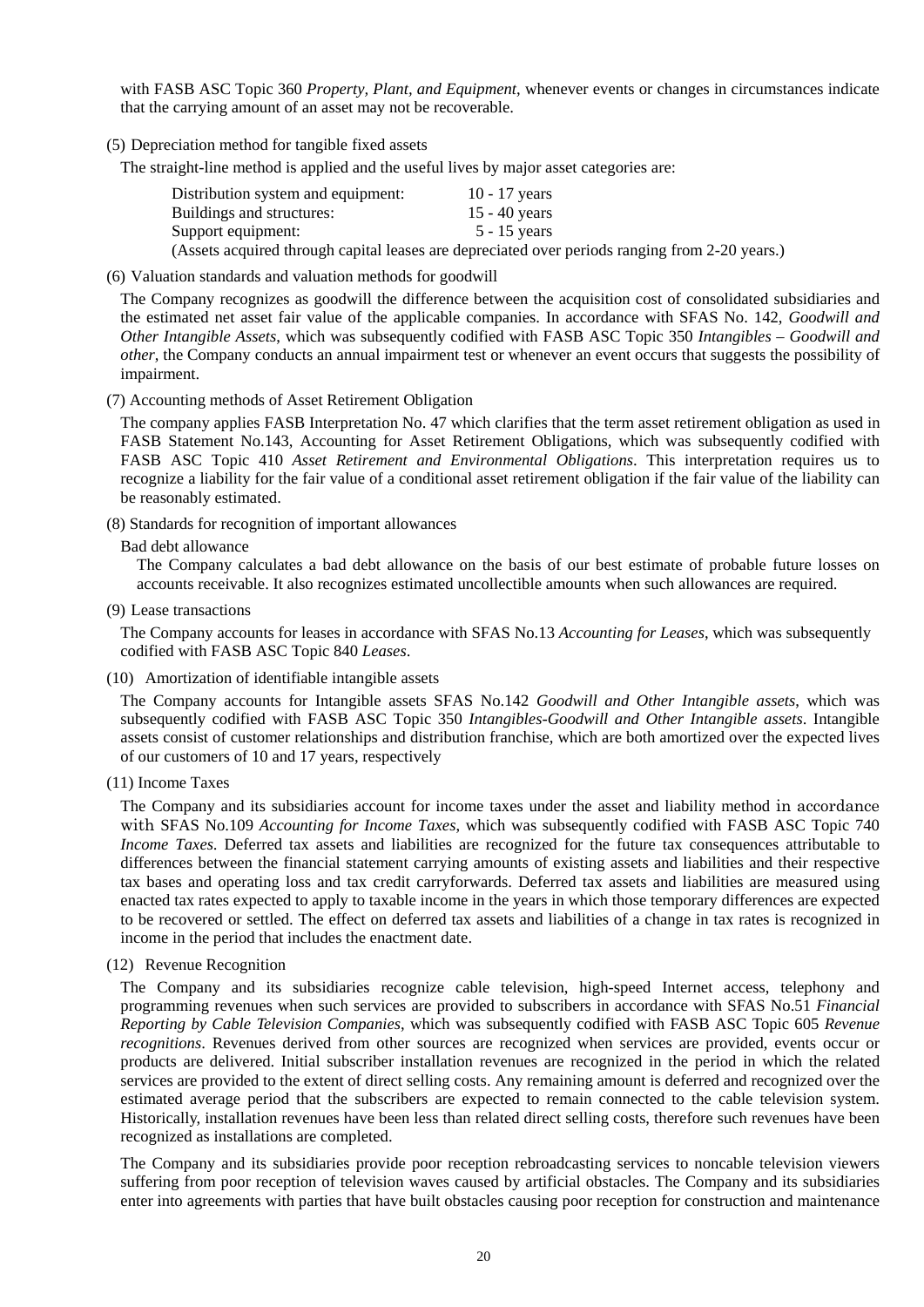of cable facilities to provide such services to the affected viewers at no cost to them during the agreement period. Under these agreements, the Company and its subsidiaries receive up-front, lump-sum compensation payments for construction and maintenance. Revenues from these agreements have been deferred and are being recognized in income on a straight-line basis over periods that are consistent with the durations of the underlying agreements which are up to 20 years. Such revenues are included in revenue - other in the accompanying consolidated statements of operations.

The Company's channels distribute programming to individual satellite platform subscribers through an agreement with the platform operator which provides subscriber management services to channels in return for a fee based on subscription revenues. Individual satellite subscribers pay a monthly fee for programming channels under the terms of rolling one-month subscription contracts. Cable and broadband service providers generally pay a per-subscriber fee for the right to distribute the Company's programming on their systems under the terms of generally annual distribution contracts. Revenue for such services is recognized in the periods in which programming services are provided to cable, satellite and broadband subscribers.

#### (13) Stock compensation

The FASB issued SFAS No. 123 (Revised 2004) (SFAS No. 123R) in December 2004. SFAS No. 123R is a revision of SFAS No. 123 *Accounting for Stock-Based Compensation*. SFAS No. 123R, which was subsequently codified with FASB ASC Topic 718 *Compensation – Stock Compensation*, which requires a public entity to measure the cost of employee services received in exchange for an award of equity instruments based on the grant-date fair value of the award. That cost will be recognized over the period during which an employee is required to provide service in exchange for the award. The Company has applied the modified prospective method to adopt SFAS No. 123R since January 1, 2006.

#### (14) Significant business combination

On December 25, 2008 the Company acquired a 100% interest in Mediatti Communications, Inc., (Mediatti) a broadband communications provider in Japan. Mediatti was partially owned by our parent company Liberty Global Inc., (LGI). Under the provisions of SFAS 141, *Business Combinations*, the Mediatti interest acquired from LGI has been treated as a transaction between entities under common control and the Mediatti interest acquired from third parties has been accounted for using the purchase method of accounting. The aggregate cost basis assigned to Mediatti interest acquired has been allocated to the acquired identifiable net assets based on the preliminary assessment of their respective fair values, with the excess of the aggregate cost basis over the preliminary fair values allocated to goodwill.

A summary of the purchase price and opening balance sheets for the above significant acquisition during the year ended December 31, 2008 is presented below (Yen in millions):

|                      |   | <b>December 25, 2008</b><br><b>Mediatti</b> |  |  |
|----------------------|---|---------------------------------------------|--|--|
|                      | ¥ | 11,493                                      |  |  |
| Investment           |   | 307                                         |  |  |
|                      |   | 27.642                                      |  |  |
|                      |   | 17,802                                      |  |  |
|                      |   | 4,172                                       |  |  |
|                      |   | (26, 398)                                   |  |  |
|                      |   | (12,012)                                    |  |  |
|                      |   | 5,588                                       |  |  |
| Total purchase price | ¥ | 28,594                                      |  |  |
| Purchase price:      |   |                                             |  |  |
|                      | ¥ | 28,351                                      |  |  |
|                      |   | 243                                         |  |  |
|                      | ¥ | 28.594                                      |  |  |

#### (15) Noncontrolling interest in consolidated financial statements

In December 2007, the FASB issued SFAS 160, *Noncontrolling Interests in Consolidated Financial Statements*  (SFAS 160), subsequently codified within FASB ASC Topic 810, *Consolidation* (FASB ASC 810). SFAS 160 establishes accounting and reporting standards for the noncontrolling interest in a subsidiary and for the deconsolidation of a subsidiary. It also states that a noncontrolling interest in a subsidiary is an ownership interest in a consolidated entity that should be reported as equity in the consolidated financial statements. In addition, SFAS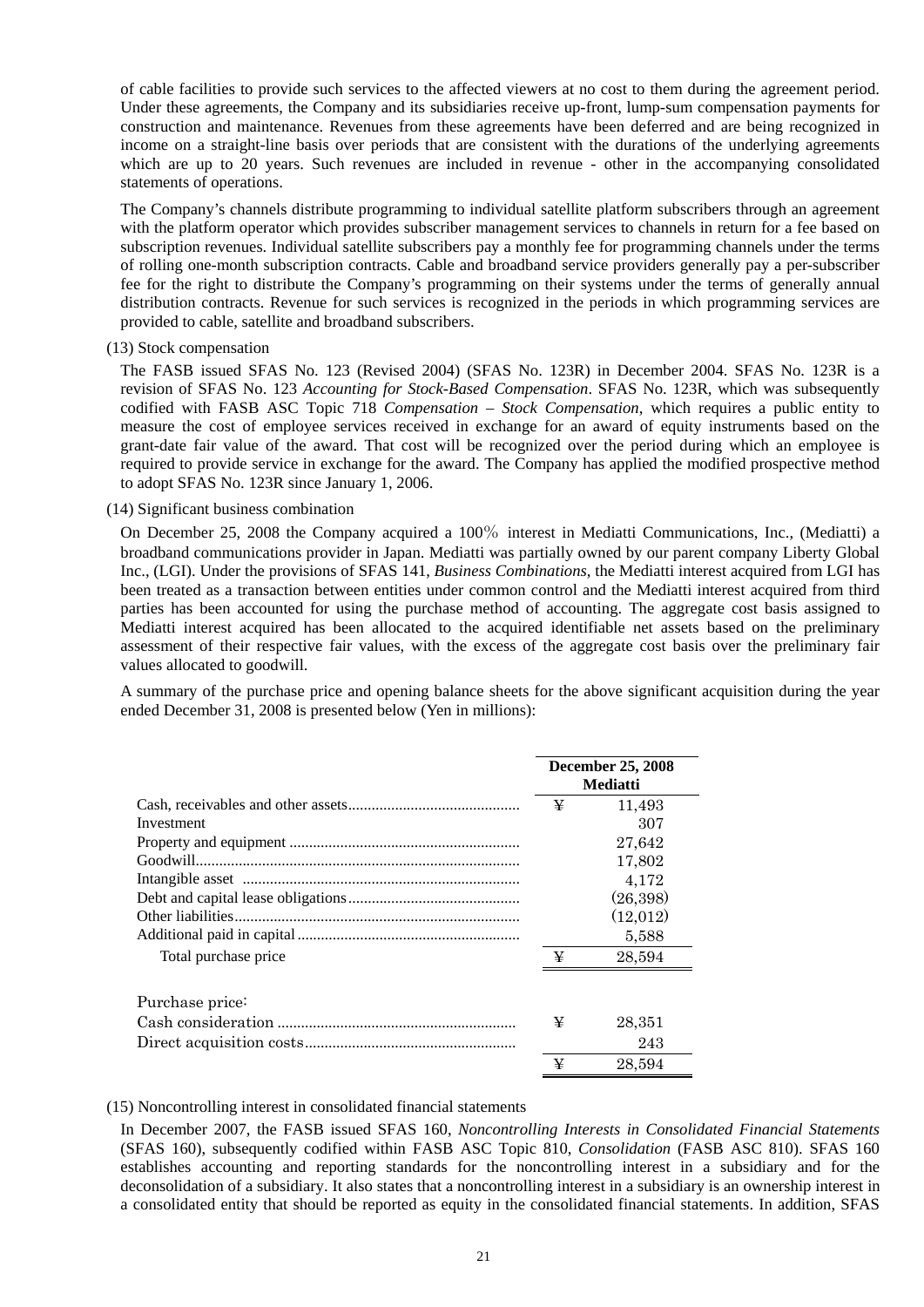160 requires (i) that consolidated net income include the amounts attributable to both the parent and noncontrolling interest, (ii) that a parent recognize a gain or loss in net income when a subsidiary is deconsolidated and (iii) expanded disclosures that clearly identify and distinguish between the interests of the parent owners and the interests of the noncontrolling owners of a subsidiary. SFAS 160 is effective for fiscal years and interim periods beginning on or after December 15, 2008. We adopted SFAS 160 effective January 1, 2009 and such adoption resulted in a change in the presentation of minority interests in subsidiaries, which was retrospectively reclassified to "noncontrolling interests" within equity.

#### (16) Consolidation

In December 2007, FASB issued SFAS No. 141(Revised), subsequently codified within FASB ASC Topic 805, *Consolidation* (FASB ASC 805). SFAS 141(R) replaces SFAS 141, Business Combinations and among other items, generally requires an acquirer in a business combination to recognize the assets acquired, the liabilities assumed (including those arising from contractual contingencies), any contingent consideration and any noncontrolling interest in the acquiree at the acquisition date, at fair values as of that date. The requirements of SFAS 141(R) will result in the recognition by the acquirer of goodwill attributable to the noncontrolling interest in addition to that attributable to the acquirer. SFAS 141(R) also provides that the acquirer shall not adjust the finalized accounting for business combinations, including business combinations completed prior to the effective date of SFAS 141(R), for changes in acquired tax uncertainties or changes in the valuation allowances for acquired deferred tax assets that occur subsequent to the effective date of SFAS 141(R).

#### (17) Subsequent Events

In May 2009, the FASB issued SFAS No. 165, *Subsequent Events* (SFAS 165), subsequently codified within FASB ASC Topic 855, *Subsequent Events* (FASB ASC 855). SFAS 165 modified the definition of subsequent events to refer to events or transactions that occur after the balance sheet date but before the financial statements are issued for public entities. In addition, SFAS 165 requires entities to disclose the date through which an entity has evaluated subsequent events and the basis for that date. The Company evaluates subsequent events from period end to the date the financial statements are filed with the SEC. SFAS 165 is effective on a prospective basis for interim or annual financial periods ending after June 15, 2009. Accordingly, the Company adopted SFAS 165 in the second quarter of 2009. The adoption of the provisions of SFAS 165 did not have a material impact on the Company's financial position and results of operations.

#### 4. Recent Accounting Pronouncement

In June 2009, the FASB issued SFAS No. 167, Amendments to FASB Interpretation No. 46(R) (SFAS 167). FASB Interpretation No. 46(R) (FIN 46(R)), as amended by SFAS 167, was subsequently codified within various FASB ASC Topics, primarily FASB ASC 810. SFAS 167, among other matters, (i) eliminates the exceptions of FIN 46(R) with respect to the consolidation of qualifying special-purpose entities, (ii) contains new criteria for determining the primary beneficiary and (iii) increases the frequency of required reassessments to determine whether a company is the primary beneficiary of a variable interest entity. SFAS 167 also contains a new requirement that any term, transaction or arrangement that does not have a substantive effect on an entity's status as a variable interest entity, a company's power over a variable interest entity or a company's obligation to absorb losses or its right to receive benefits of an entity must be disregarded in applying the provisions of FASB Interpretation No. 46(R). SFAS 167 is applicable for fiscal years and interim periods beginning after November 15, 2009. We have not completed our analysis of the impact of SFAS 167 on our consolidated financial statements.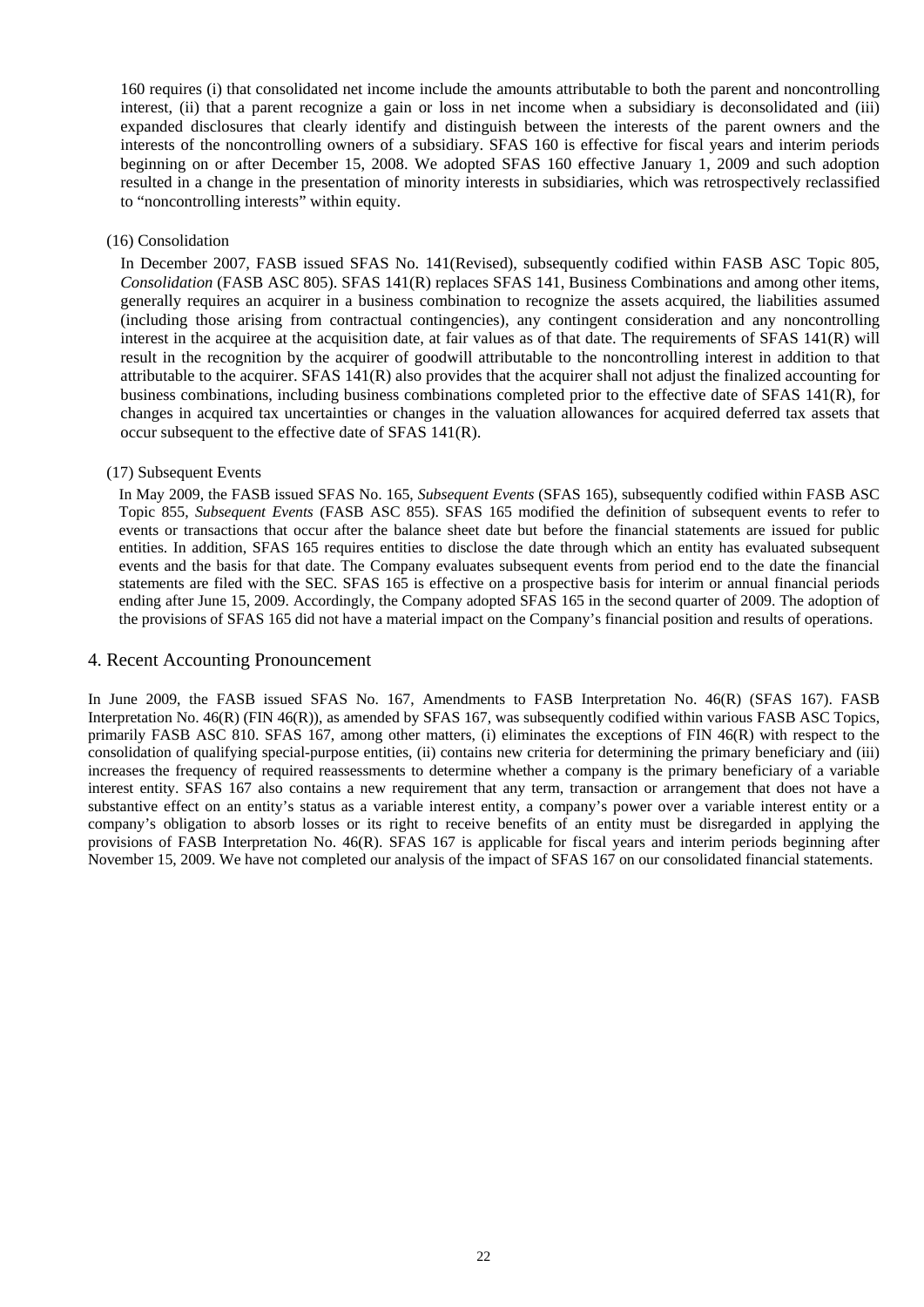# **Assumption for Going Concern**

None

# **Segment Information**

### (1) Operating segments

The Company's channel services are considered a separate operating segment, however, due to the insignificant size of these channel service operations, management has determined it has one reportable segment "Broadband communications services" as of December 31, 2009. Therefore, information on operating segments is not applicable in this section.

### (2) Segment information by region

Because the Company does not have any overseas subsidiaries or branches, this section is not applicable.

# **Earning per share**

|                                                                | 2009      | 2008      |
|----------------------------------------------------------------|-----------|-----------|
| Net income attributable to J:COM Shareholders (Yen in Million) | ¥30,453   | ¥27,964   |
| Weighted average common shares outstanding:                    |           |           |
|                                                                | 6,859,388 | 6,854,535 |
|                                                                | 1,522     | 5,799     |
|                                                                | 6,860,910 | 6,860,334 |
| Earnings per share (Yen):                                      |           |           |
|                                                                | ¥4.439.56 | ¥4.079.61 |

Diluted.......................................................................................... ¥4,438.57 ¥4,076.17

### **Subsequent events**

None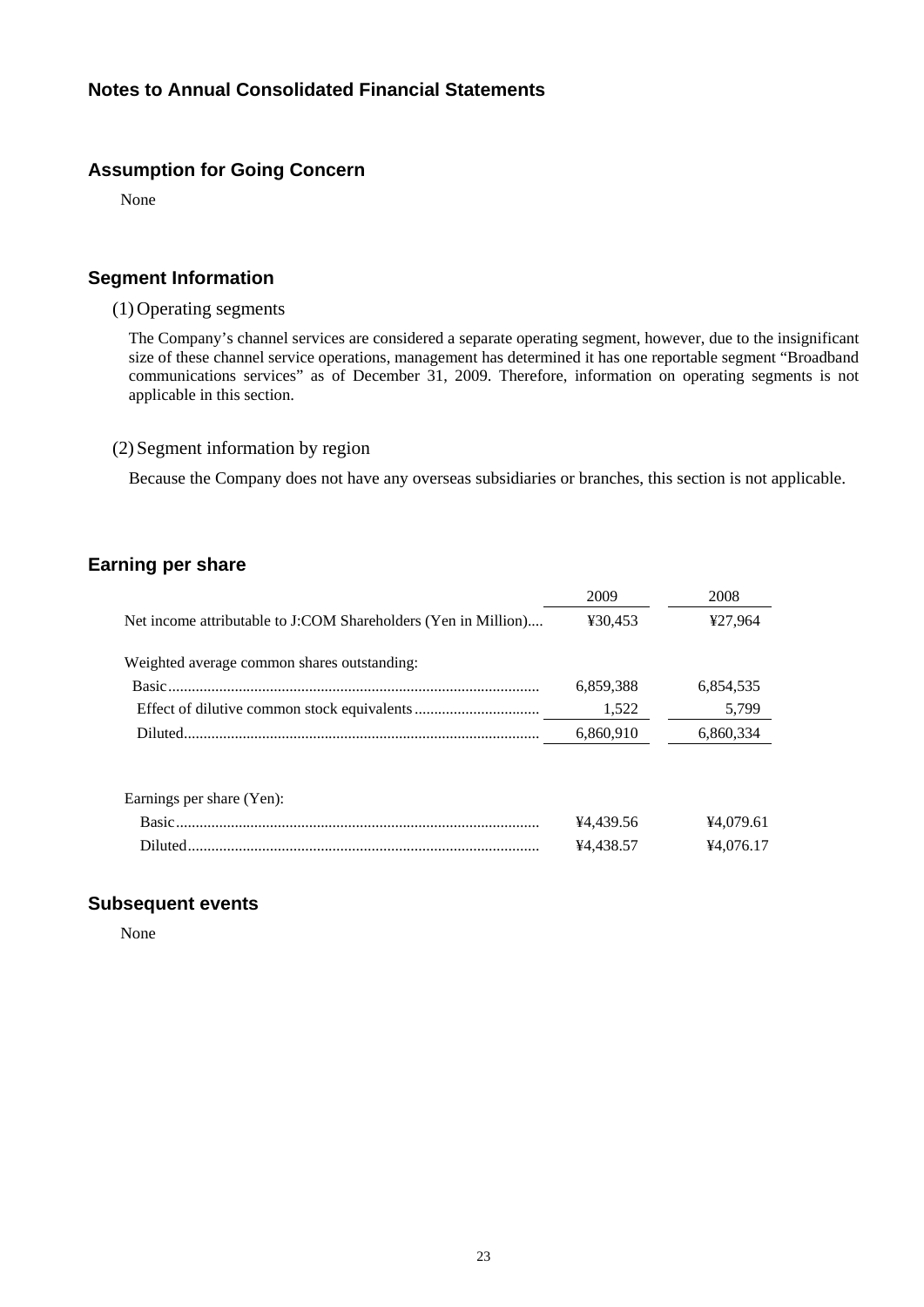# Ⅴ**. Annual financial Statements (Parent Company Only - Japanese GAAP)**

### **JUPITER TELECOMMUNICATIONS CO., LTD (Parent Company Only - Japanese GAAP) INCOME STATEMENTS**

|                                                                                 |                                          | (YEN IN MILLIONS)                       |
|---------------------------------------------------------------------------------|------------------------------------------|-----------------------------------------|
|                                                                                 | For the year ended<br>December 31, 2008) | For the year ended<br>December 31, 2009 |
| Net sales                                                                       | 117,933                                  | 130,700                                 |
| Cost of sales                                                                   | 93,448                                   | 103,050                                 |
| Gross profit                                                                    | 24,485                                   | 27,650                                  |
| Selling, general and administrative expenses                                    |                                          |                                         |
| Compensations, salaries and allowances                                          | 4,605                                    | 5,267                                   |
| Retirement payments                                                             | 89                                       | 107                                     |
| Welfare expenses                                                                | 698                                      | 813                                     |
| Rents                                                                           | 1,322                                    | 1,466                                   |
| Repair and maintenance                                                          | 878                                      | 846                                     |
| Business consignment expenses                                                   | 2,162                                    | 1,956                                   |
| Depreciation                                                                    | 1,131                                    | 1,426                                   |
| Amortization of goodwill                                                        | 779                                      | 1,100                                   |
| Miscellaneous expenses                                                          | 2,373                                    | 2,204                                   |
| Total general and administrative expenses                                       | 14,037                                   | 15,185                                  |
| Operating income                                                                | 10,448                                   | 12,465                                  |
| Non-operating income                                                            |                                          |                                         |
| Interest income                                                                 | 2,212                                    | 1,638                                   |
| Dividends income                                                                | 129                                      | 934                                     |
| Guarantee commission received                                                   | 91                                       | 77                                      |
| Other                                                                           | 326                                      | 478                                     |
| Total non-operating income                                                      | 2,758                                    | 3,127                                   |
| Non-operating expenses                                                          |                                          |                                         |
| Interest expenses                                                               | 2,434                                    | 2,740                                   |
| Amortization of long-term prepaid expenses                                      | 188                                      | 188                                     |
| Other                                                                           | 107                                      | 96                                      |
| Total non-operating expenses                                                    | 2,729                                    | 3,024                                   |
| Ordinary income                                                                 | 10,477                                   | 12,568                                  |
| Extraordinary income                                                            |                                          |                                         |
| Gain on sales of subsidiaries' stocks                                           | 428                                      |                                         |
| Gain on goodwill amortization of previous year                                  | 282                                      |                                         |
| Total extraordinary income                                                      | 710                                      |                                         |
| <b>Extraordinary loss</b>                                                       |                                          |                                         |
| Loss on one-time amortization of loan expense                                   | 144                                      |                                         |
| Head office transfer cost                                                       |                                          | 382                                     |
| Loss on extinguishment of tie-in shares                                         |                                          | 87                                      |
| Loss on adjustment for changes of accounting<br>standard for lease transactions |                                          | 81                                      |
| Total extraordinary losses                                                      | 144                                      | 550                                     |
| Income before income taxes                                                      | 11,043                                   | 12,018                                  |
| Income taxes-current                                                            | 32                                       | 32                                      |
| Income taxes-deferred                                                           | 4,029                                    | 3,534                                   |
| Total income taxes                                                              | 4,061                                    | 3,566                                   |
| Net income                                                                      | 6,982                                    | 8,452                                   |

*\* Fractional rounded makes some differences between sum of breakdown and total in Change column.*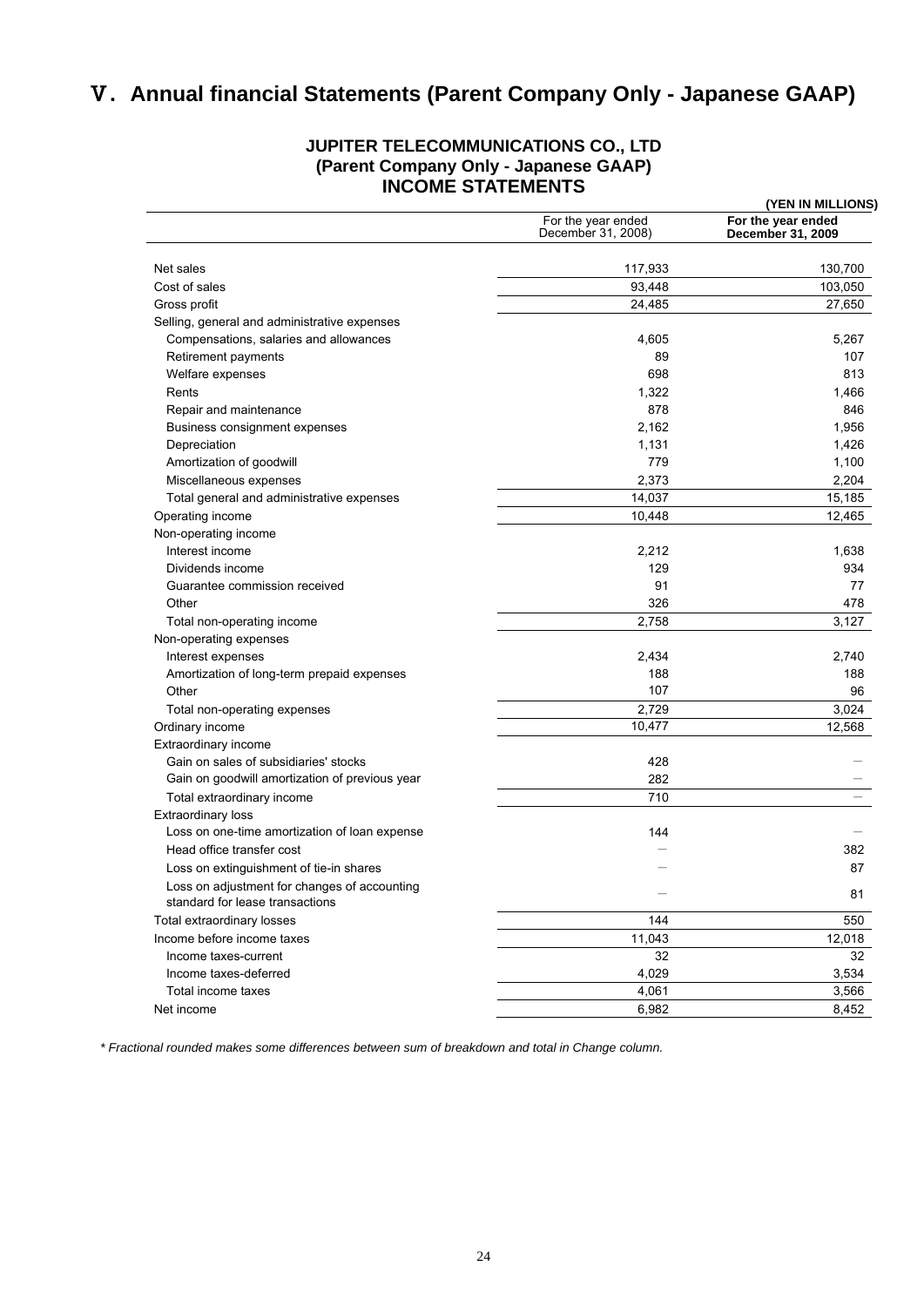# **JUPITER TELECOMMUNICATIONS CO., LTD (Parent Company Only - Japanese GAAP) BALANCE SHEETS (YEN IN MILLIONS)**

|                                                             |                                         | (TEN IN MILLIUNS)                       |
|-------------------------------------------------------------|-----------------------------------------|-----------------------------------------|
|                                                             | For the year ended<br>December 31, 2008 | For the year ended<br>December 31, 2009 |
| Assets                                                      |                                         |                                         |
| <b>Current assets</b>                                       |                                         |                                         |
| Cash and deposits                                           | 402                                     | 320                                     |
| Accounts receivable-trade                                   | 12,091                                  | 14,762                                  |
| Lease investment assets                                     |                                         | 12,879                                  |
| Short-term investment securities                            | 10,495                                  | 59,090                                  |
| Merchandise                                                 | 1,848                                   | 238                                     |
| Prepaid expenses                                            | 645                                     | 551                                     |
| Deposits paid                                               | 5,000                                   | 3,002                                   |
| Deferred tax assets                                         | 4,408                                   | 5,184                                   |
| Other                                                       | 3,943                                   | 5,050                                   |
| Total current assets                                        | 38,832                                  | 101,076                                 |
| Noncurrent assets                                           |                                         |                                         |
| Property, plant and equipment                               |                                         |                                         |
| <b>Buildings</b>                                            | 1,460                                   | 1,629                                   |
| Accumulated depreciation                                    | (452)                                   | (470)                                   |
| Buildings, net                                              | 1,008                                   | 1,159                                   |
| <b>Structures</b>                                           | 51                                      | 51                                      |
| Accumulated depreciation                                    | (24)                                    | (27)                                    |
| Structures, net                                             | 27                                      | 24                                      |
| Tools, furniture and fixtures                               | 2,473                                   | 3,303                                   |
| Accumulated depreciation                                    | (1,055)                                 | (1, 384)                                |
|                                                             |                                         |                                         |
| Tools, furniture and fixtures, net                          | 1,418<br>429                            | 1,919<br>429                            |
| Land                                                        |                                         |                                         |
| Lease assets                                                |                                         | 2,644                                   |
| Accumulated depreciation                                    |                                         | (1,921)                                 |
| Lease assets, net                                           |                                         | 723                                     |
| Total property, plant and equipment                         | 2,882                                   | 4,254                                   |
| Intangible assets                                           |                                         |                                         |
| Goodwill                                                    | 6,744                                   | 9,829                                   |
| Software                                                    | 3,853                                   | 4,443                                   |
| Lease assets, net                                           |                                         | 151                                     |
| Other                                                       | 17                                      | 19                                      |
| Total intangible assets                                     | 10,614                                  | 14,442                                  |
| Investments and other assets                                |                                         |                                         |
| Investment securities                                       | 2,706                                   | 2,706                                   |
| Stocks of subsidiaries and affiliates                       | 297,427                                 | 311,513                                 |
| Long-term loans receivable                                  | 233                                     | 233                                     |
| Long-term loans receivable from subsidiaries and affiliates | 84,500                                  | 30,000                                  |
| Long-term prepaid expenses                                  | 543                                     | 411                                     |
| Guarantee deposits                                          | 1,717                                   | 1,797                                   |
| Lease investment assets                                     |                                         | 34,630                                  |
| Other                                                       | 25                                      | 26                                      |
| Total investments and other assets                          | 387,151                                 | 381,316                                 |
| Total noncurrent assets                                     | 400,647                                 | 400,012                                 |
| Deferred assets                                             |                                         |                                         |
| Bond issuance cost                                          |                                         | 44                                      |
| Total deferred assets                                       |                                         | 44                                      |
| Assets                                                      | 439,479                                 | 501, 132                                |
|                                                             |                                         |                                         |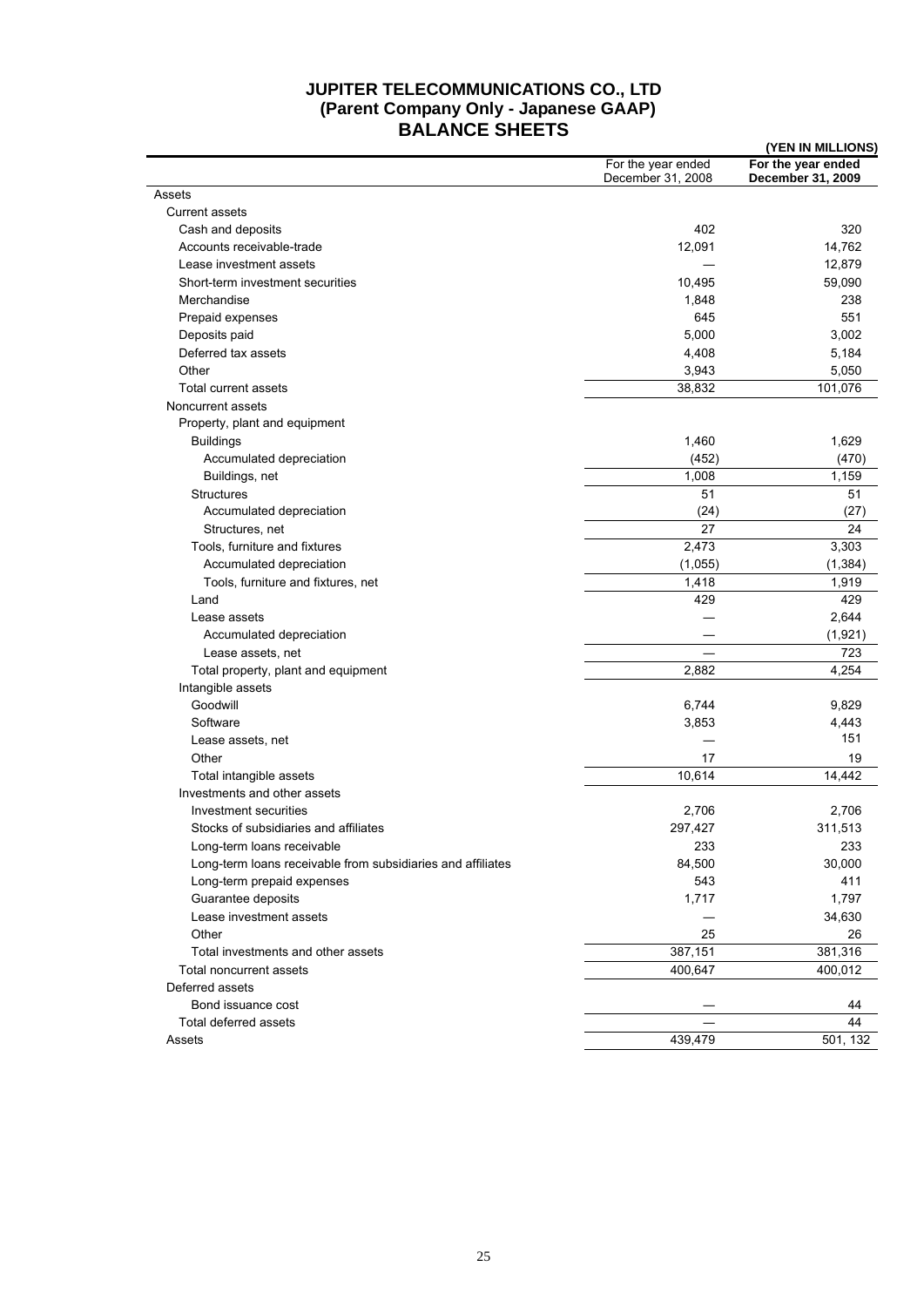|                                            | For the year ended<br>December 31, 2008 | For the year ended<br>December 31, 2009 |
|--------------------------------------------|-----------------------------------------|-----------------------------------------|
| Liabilities                                |                                         |                                         |
| <b>Current liabilities</b>                 |                                         |                                         |
| Accounts payable-trade                     | 7,012                                   | 9,497                                   |
| Current portion of long-term loans payable | 8,984                                   | 8,984                                   |
| Lease obligations                          |                                         | 13,455                                  |
| Accounts payable-other                     | 2.672                                   | 4,106                                   |
| Accrued expenses                           | 1,380                                   | 1,613                                   |
| Income taxes payable                       | 221                                     | 278                                     |
| Deposits received                          | 387                                     | 470                                     |
| Other                                      | 182                                     | 142                                     |
| <b>Total current liabilities</b>           | 20,838                                  | 38,545                                  |
| Noncurrent liabilities                     |                                         |                                         |
| Bonds payable                              |                                         | 10,000                                  |
| Long-term loans payable                    | 155,984                                 | 147,000                                 |
| Lease obligations                          |                                         | 34,986                                  |
| Deferred tax liabilities                   | 10,313                                  | 14,538                                  |
| Other                                      | 1,940                                   | 2,181                                   |
| <b>Total noncurrent liabilities</b>        | 168,237                                 | 208,705                                 |
| <b>Total liabilities</b>                   | 189,075                                 | 247,250                                 |
| Net assets                                 |                                         |                                         |
| Shareholders' equity                       |                                         |                                         |
| Capital stock                              | 117,162                                 | 117,242                                 |
| Capital surplus                            |                                         |                                         |
| Legal capital surplus                      | 31,302                                  | 31,382                                  |
| Other capital surplus                      | 94,132                                  | 94,132                                  |
| Total capital surplus                      | 125,434                                 | 125,514                                 |
| Retained earnings                          |                                         |                                         |
| Other retained earnings                    |                                         |                                         |
| Retained earnings brought forward          | 16,363                                  | 19,739                                  |
| Total retained earnings                    | 16,363                                  | 19,739                                  |
| Treasury stock                             | (7, 520)                                | (7, 520)                                |
| Shareholders' equity                       | 251,439                                 | 254,975                                 |
| Valuation and translation adjustments      |                                         |                                         |
| Deferred gains or losses on hedges         | (1,083)                                 | (1,206)                                 |
| Valuation and translation adjustments      | (1,083)                                 | (1,206)                                 |
| Subscription rights to shares              | 48                                      | 113                                     |
| Total net assets                           | 250,404                                 | 253,882                                 |
| Liabilities and net assets                 | 439,479                                 | 501,132                                 |
|                                            |                                         |                                         |

#### **(Note)**

|                                            | December 31, 2008                                                                                                                                                                                                                       | December 31, 2009 |
|--------------------------------------------|-----------------------------------------------------------------------------------------------------------------------------------------------------------------------------------------------------------------------------------------|-------------------|
| 1. Guarantee liabilities (for bank loan) * | $420.145$ million                                                                                                                                                                                                                       | ¥18.308 million   |
|                                            | $\mathbf{u} = \mathbf{u}$ , and the contract the contract of the contract of the contract of the contract of the contract of the contract of the contract of the contract of the contract of the contract of the contract of the contra |                   |

\*Other than above guarantee liabilities, we have ¥ 2,332 million (USD 25 million), ¥2,846 million (USD 32 million) exchange reservation contract on behalf of certain subsidiaries and affiliates in 2009 and 2008 respectively.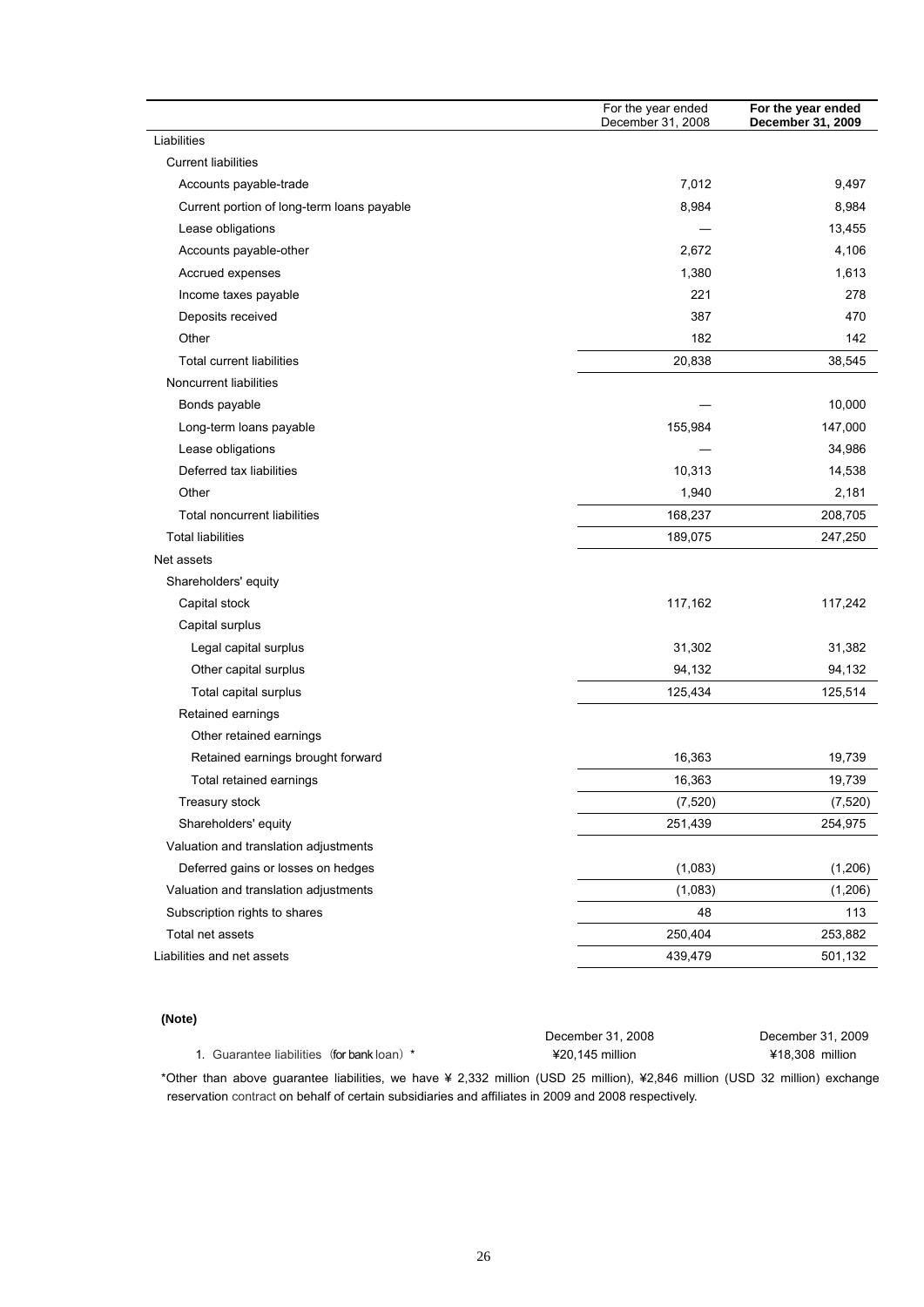# **JUPITER TELECOMMUNICATIONS CO., LTD (Parent Company Only - Japanese GAAP)**

| <b>Statements of changes in net assets</b><br>(Yen in millions)  |                                         |                                         |  |
|------------------------------------------------------------------|-----------------------------------------|-----------------------------------------|--|
|                                                                  | For the year ended<br>December 31, 2008 | For the year ended<br>December 31, 2009 |  |
| Shareholders' equity                                             |                                         |                                         |  |
| Capital stock                                                    |                                         |                                         |  |
| Balance at the end of previous period                            | 116,734                                 | 117,162                                 |  |
| Changes of items during the period                               |                                         |                                         |  |
| Issuance of new shares-exercise of subscription rights to shares | 428                                     | 80                                      |  |
| Total changes of items during the period                         | 428                                     | 80                                      |  |
| Balance at the end of current period                             | 117,162                                 | 117,242                                 |  |
| Capital surplus                                                  |                                         |                                         |  |
| Legal capital surplus                                            |                                         |                                         |  |
| Balance at the end of previous period                            | 30,873                                  | 31,302                                  |  |
| Changes of items during the period                               |                                         |                                         |  |
| Issuance of new shares-exercise of subscription                  | 429                                     | 80                                      |  |
| Total changes of items during the period                         | 429                                     | 80                                      |  |
| Balance at the end of current period                             | 31,302                                  | 31,382                                  |  |
| Other capital surplus                                            |                                         |                                         |  |
| Balance at the end of previous period                            | 94,132                                  | 94,132                                  |  |
| Changes of items during the period                               |                                         |                                         |  |
| Disposal of treasury stock                                       | (0)                                     |                                         |  |
| Total changes of items during the period                         | (0)                                     |                                         |  |
| Balance at the end of current period                             | 94,132                                  | 94,132                                  |  |
| Total capital surplus                                            |                                         |                                         |  |
| Balance at the end of previous period                            | 125,005                                 | 125,434                                 |  |
| Changes of items during the period                               |                                         |                                         |  |
| Disposal of treasury stock                                       |                                         |                                         |  |
|                                                                  | (0)<br>429                              | 80                                      |  |
| Issuance of new shares-exercise of subscription                  | 429                                     | 80                                      |  |
| Total changes of items during the period                         |                                         |                                         |  |
| Balance at the end of current period                             | 125,434                                 | 125,514                                 |  |
| Retained earnings                                                |                                         |                                         |  |
| Other retained earnings                                          |                                         |                                         |  |
| Retained earnings brought forward                                |                                         |                                         |  |
| Balance at the end of previous period                            | 12,809                                  | 16,363                                  |  |
| Changes of items during the period                               |                                         |                                         |  |
| Dividends from surplus                                           | (3,428)                                 | (5,076)                                 |  |
| Net income                                                       | 6,982                                   | 8,452                                   |  |
| Total changes of items during the period                         | 3,554                                   | 3,376                                   |  |
| Balance at the end of current period                             | 16,363                                  | 19,739                                  |  |
| Total retained earnings                                          |                                         |                                         |  |
| Balance at the end of previous period                            | 12,809                                  | 16,363                                  |  |
| Changes of items during the period                               |                                         |                                         |  |
| Dividends from surplus                                           | (3,428)                                 | (5,076)                                 |  |
| Net income                                                       | 6,982                                   | 8,452                                   |  |
| Total changes of items during the period                         | 3,554                                   | 3,376                                   |  |
| Balance at the end of current period                             | 16,363                                  | 19,739                                  |  |
| Treasury stock                                                   |                                         |                                         |  |
| Balance at the end of previous period                            | (7,520)                                 | (7, 520)                                |  |
| Changes of items during the period                               |                                         |                                         |  |
| Disposal of treasury stock                                       | 0                                       |                                         |  |
| Total changes of items during the period                         | 0                                       |                                         |  |
| Balance at the end of current period                             | (7, 520)                                | (7, 520)                                |  |
| Total shareholders' equity                                       |                                         |                                         |  |
| Balance at the end of previous period                            | 247,028                                 | 251,439                                 |  |
| Changes of items during the period                               |                                         |                                         |  |
| Dividends from surplus                                           | (3,428)                                 | (5,076)                                 |  |
| Net income                                                       | 6,982                                   | 8,452                                   |  |
| Issuance of new shares-exercise of subscription                  | 857                                     | 160                                     |  |
| Total changes of items during the period                         | 4,411                                   | 3,536                                   |  |
| Balance at the end of current period                             | 251,439                                 | 254,975                                 |  |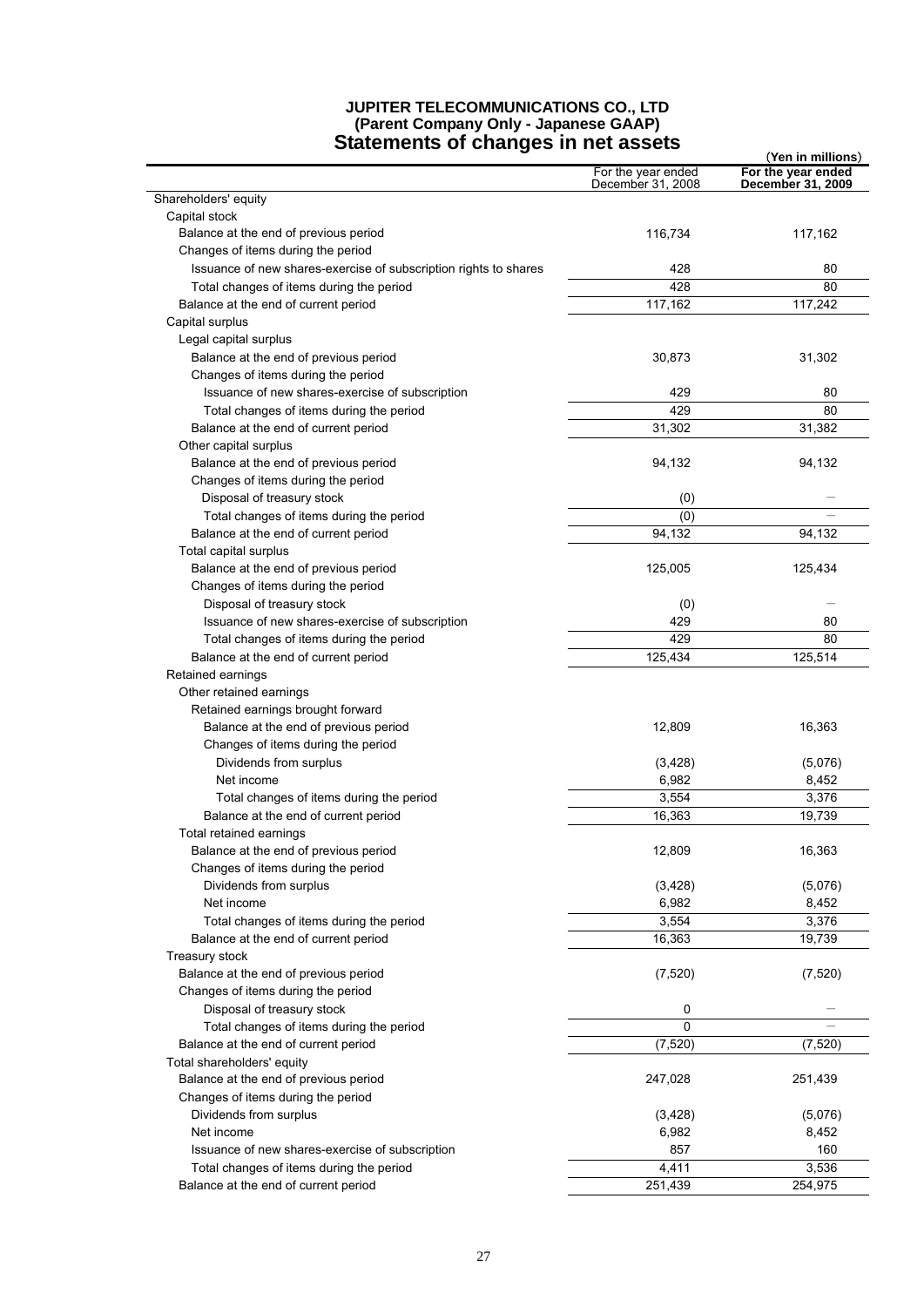|                                                      | For the year ended<br>December 31, 2008 | For the year ended<br>December 31, 2009 |
|------------------------------------------------------|-----------------------------------------|-----------------------------------------|
| Valuation and translation adjustments                |                                         |                                         |
| Deferred gains or losses on hedges                   |                                         |                                         |
| Balance at the end of previous period                | (584)                                   | (1,083)                                 |
| Changes of items during the period                   |                                         |                                         |
| Net changes of items other than shareholders' equity | (499)                                   | (123)                                   |
| Total changes of items during the period             | (499)                                   | (123)                                   |
| Balance at the end of current period                 | (1,083)                                 | (1,206)                                 |
| Total valuation and translation adjustments          |                                         |                                         |
| Balance at the end of previous period                | (584)                                   | (1,083)                                 |
| Changes of items during the period                   |                                         |                                         |
| Net changes of items other than shareholders' equity | (499)                                   | (123)                                   |
| Total changes of items during the period             | (499)                                   | (123)                                   |
| Balance at the end of current period                 | (1,083)                                 | (1,206)                                 |
| Subscription rights to shares                        |                                         |                                         |
| Balance at the end of previous period                | 14                                      | 48                                      |
| Changes of items during the period                   |                                         |                                         |
| Net changes of items other than shareholders' equity | 34                                      | 65                                      |
| Total changes of items during the period             | 34                                      | 65                                      |
| Balance at the end of current period                 | 48                                      | 113                                     |
| Net assets                                           |                                         |                                         |
| Balance at the end of previous period                | 246,458                                 | 250,404                                 |
| Changes of items during the period                   |                                         |                                         |
| Dividends from surplus                               | (3,428)                                 | (5,076)                                 |
| Net income                                           | 6,982                                   | 8,452                                   |
| Issuance of new shares-exercise of subscription      | 857                                     | 160                                     |
| Net changes of items other than shareholders' equity | (465)                                   | (58)                                    |
| Total changes of items during the period             | 3,946                                   | 3,479                                   |
| Balance at the end of current period                 | 250,404                                 | 253,882                                 |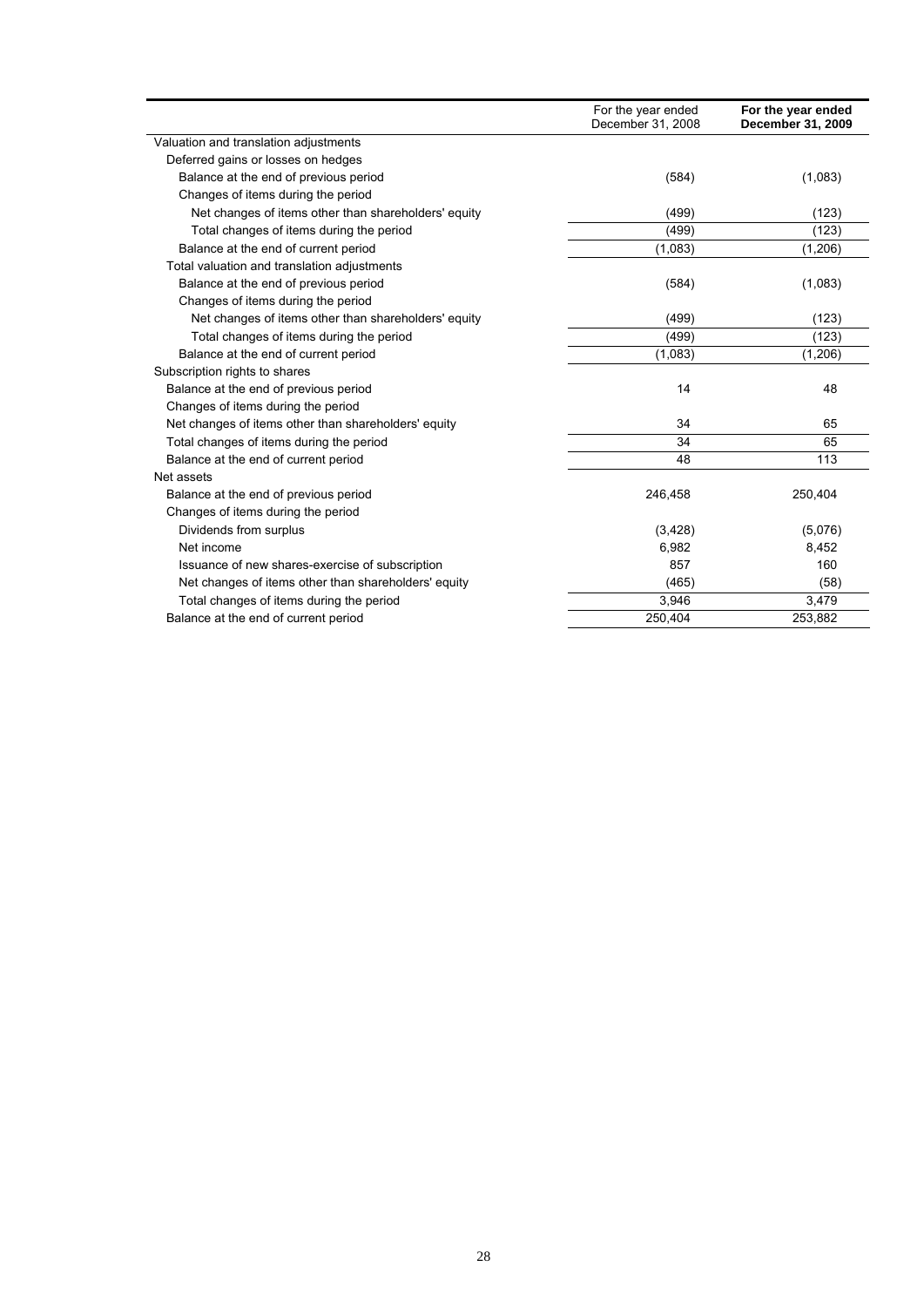### **Significant Accounting Policies**

- 1. Securities Valuation Method
	- Investments to subsidiaries and affiliates Acquisition cost by the moving average method Other investments Non-marketable Securities

Acquisition cost by the moving average method

- 2. Inventory Valuation
	- Lower of cost or market by the moving average method
- 3. Depreciation Method of Tangible Fixed Assets
	- The straight-line method is applied.

| Buildings               | 15 $-50$ years  |
|-------------------------|-----------------|
| Other structures        | $10 - 60$ years |
| Machinery and equipment | $4-15$ years    |

- 4. Amortization Method of Intangible Fixed Assets
	- Straight-line method

With regard to software for in-house use, straight-line method over estimated in-house useful life (5 years). With regard to goodwill, straight-line method over 10 years

5. Depreciation Method of Leased Assets

 Leased assets except for finance lease where ownership is expected to transfer to the lessee are depreciated over leased-term.

6. Long term Prepaid Expenses

Amortized using straight-line method.

7. Accounts for Deferred Assets

Bond issuance cost is amortized by bond redemption date using straight line method.

- 8. Allowance and Reserve
	- (1) Allowance for Bad debts

Calculate based on historical bad debt ratio approach for general receivables and on debtor's financial evaluation approach for particular doubtfuls.

- 9. Important foreign exchange hedge method
- (1) Hedge accounting method

Deferred hedge method is applied. When allotment is applicable, such method is used.

(2) Measure and object for hedge

Hedge measure: Foreign exchange reserve, and interest swap

Object for hedge: Account receivables and payables in foreign currency, and interest of debt loans with

- variable interest rate
- (3) Hedge policy

The Company tries to minimize the risks of foreign exchange fluctuations of account receivables and payables in foreign currency as well as the risks of fluctuations of interest rate for debt loans based on the Company's internal regulations.

(4) Valuation of hedge

Valuation is done comparing reserved rates and actual rates at closing dates and settlement dates. With regard to interest swap, valuation is done by the interest risk as object for hedge being diminished.

10. Consumption Taxes

Consumption taxes are excluded from income and expenses in Statement of Operations, and net of payables / receivables of Consumption Taxes are recorded in Balance Sheet.

### **Change of Significant Accounting Policies (Parent Only-Japanese GAAP)**

Leased assets except for finance lease where ownership is expected to transfer to the lessee, we adopted *Accounting Principles for Lease Transaction* and *Guidance for Accounting principles* for Lease transaction. Due to this adoption, our operating income and ordinary income both increased by ¥83 million and ¥26 million respectively. And our net income before taxes decreased by ¥55 million.